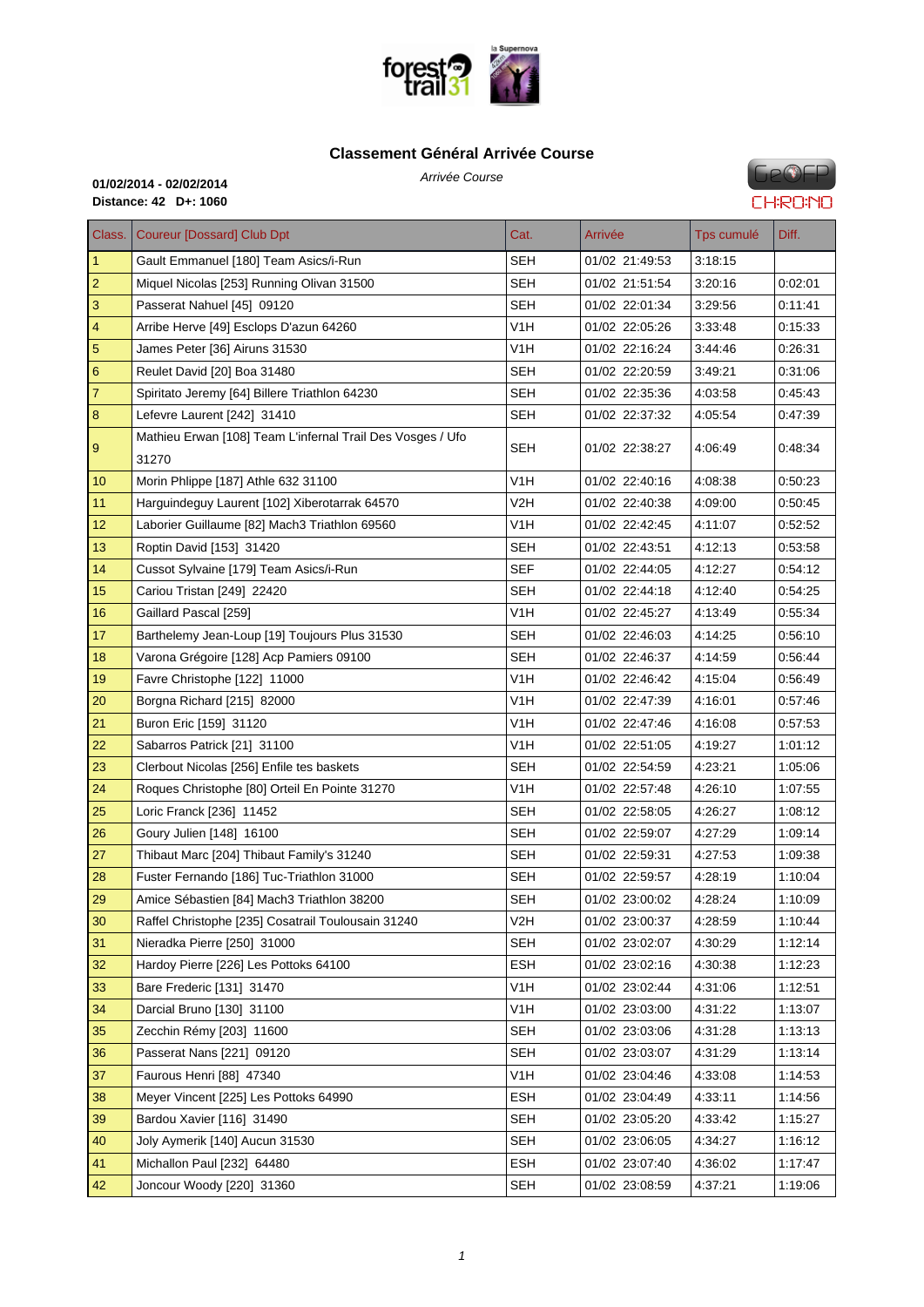| Class. | <b>Coureur [Dossard] Club Dpt</b>                               | Cat.             | Arrivée        | Tps cumulé | Diff.   |
|--------|-----------------------------------------------------------------|------------------|----------------|------------|---------|
| 43     | Salendres Jean-Christophe [56] Zinzins Des Coteaux 31 31140     | V <sub>1</sub> H | 01/02 23:10:34 | 4:38:56    | 1:20:41 |
| 44     | Agostini Christophe [83] 20000                                  | <b>SEH</b>       | 01/02 23:11:14 | 4:39:36    | 1:21:21 |
| 45     | Ferrer Lenny [101] 31400                                        | <b>SEH</b>       | 01/02 23:11:23 | 4:39:45    | 1:21:30 |
| 46     | Abellaneda Jérôme [254] Spiridon Club Pays d'Olmes              | SEH              | 01/02 23:11:26 | 4:39:48    | 1:21:33 |
| 47     | Christian Processe Processe [196] 31270                         | V1H              | 01/02 23:12:24 | 4:40:46    | 1:22:31 |
| 48     | Bombre Frederic [100] Aigles De Pau 64110                       | V <sub>1</sub> H | 01/02 23:12:45 | 4:41:07    | 1:22:52 |
| 49     | Loubix Christian [123] La Montheze 64450                        | V <sub>1</sub> H | 01/02 23:13:11 | 4:41:33    | 1:23:18 |
| 50     | Jaffre Stéphane [78] Sauvagnon 64 64230                         | SEH              | 01/02 23:13:16 | 4:41:38    | 1:23:23 |
| 51     | Melac Olivier [134] Vtt Le Pouget 34230                         | V <sub>1</sub> H | 01/02 23:14:15 | 4:42:37    | 1:24:22 |
| 52     | Fauvel Mathieu [11] 31520                                       | <b>SEH</b>       | 01/02 23:17:43 | 4:46:05    | 1:27:50 |
| 53     | Rognant Viviane [164] Absolu Raid 31770                         | <b>SEF</b>       | 01/02 23:17:56 | 4:46:18    | 1:28:03 |
| 54     | Regereau Nicolas [173] Bon Pied Bon Oeil 31750                  | <b>SEH</b>       | 01/02 23:18:01 | 4:46:23    | 1:28:08 |
| 55     | Lega Gregory [98] Billére Athlétic Triathlon 64140              | <b>SEH</b>       | 01/02 23:20:44 | 4:49:06    | 1:30:51 |
| 56     | Sylvestre Pascal [247] 1er Régiment Du Train Parachutiste 31470 | <b>SEH</b>       | 01/02 23:22:11 | 4:50:33    | 1:32:18 |
| 57     | Marin Christophe [175] As Air France 31170                      | V1H              | 01/02 23:22:41 | 4:51:03    | 1:32:48 |
| 58     | Marty Benjamin [29] Ca Balma 31130                              | <b>SEH</b>       | 01/02 23:22:51 | 4:51:13    | 1:32:58 |
| 59     | Mercadier Rody [5] 31240                                        | V1H              | 01/02 23:24:05 | 4:52:27    | 1:34:12 |
| 60     | Oriol Mathieu [33] Hiwa Distribution 31 200                     | <b>SEH</b>       | 01/02 23:25:21 | 4:53:43    | 1:35:28 |
| 61     | Van-Droogenbroeck Xavier [152] 31400                            | SEH              | 01/02 23:26:54 | 4:55:16    | 1:37:01 |
| 62     | Foucoin Florian [28] 31810                                      | <b>SEH</b>       | 01/02 23:29:44 | 4:58:06    | 1:39:51 |
| 63     | Talbi Kader [191] Airbus Running 82600                          | V <sub>1</sub> H | 01/02 23:31:38 | 5:00:00    | 1:41:45 |
| 64     | Bosc Charles [95] 31590                                         | V <sub>1</sub> H | 01/02 23:32:58 | 5:01:20    | 1:43:05 |
| 65     | Presson Guillaume [156] 31400                                   | <b>SEH</b>       | 01/02 23:34:24 | 5:02:46    | 1:44:31 |
| 66     | Apastegui Alejandro [212] 43008                                 | <b>SEH</b>       | 01/02 23:36:33 | 5:04:55    | 1:46:40 |
| 67     | Audinet Severine [15] Airbus Running- Portet.ac 31100           | <b>SEF</b>       | 01/02 23:38:49 | 5:07:11    | 1:48:56 |
| 68     | Brandibas Daniel [13] Pass Running 31270                        | V2H              | 01/02 23:38:53 | 5:07:15    | 1:49:00 |
| 69     | Tisnerat Pascal [233] Luchon Aneto Trail 31440                  | V1H              | 01/02 23:39:59 | 5:08:21    | 1:50:06 |
| 70     | Bonzom Stephane [162] 65130                                     | V1H              | 01/02 23:40:16 | 5:08:38    | 1:50:23 |
| 71     | Bousquet Sébastien [154] 31770                                  | V <sub>1</sub> H | 01/02 23:40:28 | 5:08:50    | 1:50:35 |
| 72     | Picarougne Luc [142] Portet Athletic Club 31270                 | SEH              | 01/02 23:41:23 | 5:09:45    | 1:51:30 |
| 73     | Tupin Manu [43] Portet Athletic Club 31400                      | V2H              | 01/02 23:41:28 | 5:09:50    | 1:51:35 |
| 74     | Ulvoas Vincent [218] 31300                                      | <b>SEH</b>       | 01/02 23:41:38 | 5:10:00    | 1:51:45 |
| 75     | Picou Gilles [206] Entre 2 Déchirures 31450                     | V <sub>2</sub> H | 01/02 23:42:00 | 5:10:22    | 1:52:07 |
| 76     | Narouta Alexei [184] 31140                                      | V1H              | 01/02 23:42:06 | 5:10:28    | 1:52:13 |
| 77     | Lacrampe Julien [168] Orteil En Pointe Aussone 31840            | <b>SEH</b>       | 01/02 23:42:28 | 5:10:50    | 1:52:35 |
| 78     | Zwolinski Sylvain [137] 31530                                   | <b>SEH</b>       | 01/02 23:42:50 | 5:11:12    | 1:52:57 |
| 79     | Malpel Thierry [234] Orteil En Pointe / Team Raidlight 31530    | V <sub>1</sub> H | 01/02 23:43:37 | 5:11:59    | 1:53:44 |
| 80     | Caradec Denis [37] Portet Athletic Club 31120                   | <b>SEH</b>       | 01/02 23:44:25 | 5:12:47    | 1:54:32 |
| 81     | Petillon Philippe [198] 31000                                   | V <sub>1</sub> H | 01/02 23:44:33 | 5:12:55    | 1:54:40 |
| 82     | Dhorne Emmanuel [109] 31700                                     | <b>SEH</b>       | 01/02 23:44:46 | 5:13:08    | 1:54:53 |
| 83     | Arcidet Jean-Michel [118] 31530                                 | V <sub>1</sub> H | 01/02 23:44:50 | 5:13:12    | 1:54:57 |
| 84     | Jardat Hugues [150] 31820                                       | V2H              | 01/02 23:45:04 | 5:13:26    | 1:55:11 |
| 85     | Perrocheau Charles-Henri [139] Trathlon Club Montauban 82000    | V <sub>1</sub> H | 01/02 23:45:26 | 5:13:48    | 1:55:33 |
| 86     | Molene Cyrille [133] Triathlon Club Montauban 82000             | <b>SEH</b>       | 01/02 23:45:29 | 5:13:51    | 1:55:36 |
| 87     | Pavageau Jean-Philippe [151] 85170                              | <b>SEH</b>       | 01/02 23:45:33 | 5:13:55    | 1:55:40 |
| 88     | Desbets Jean Philippe [207] Trail Du Magnoac 65230              | V1H              | 01/02 23:47:01 | 5:15:23    | 1:57:08 |
| 89     | Dayries Christophe [72] Billère Athletic Triathlon 64000        | V <sub>1</sub> H | 01/02 23:47:28 | 5:15:50    | 1:57:35 |
| 90     | Tuyaa-Boustugue Olivier [48] 31380                              | V <sub>1</sub> H | 01/02 23:49:36 | 5:17:58    | 1:59:43 |
| 91     | Lafont Henri [3] 31300                                          | <b>SEH</b>       | 01/02 23:51:28 | 5:19:50    | 2:01:35 |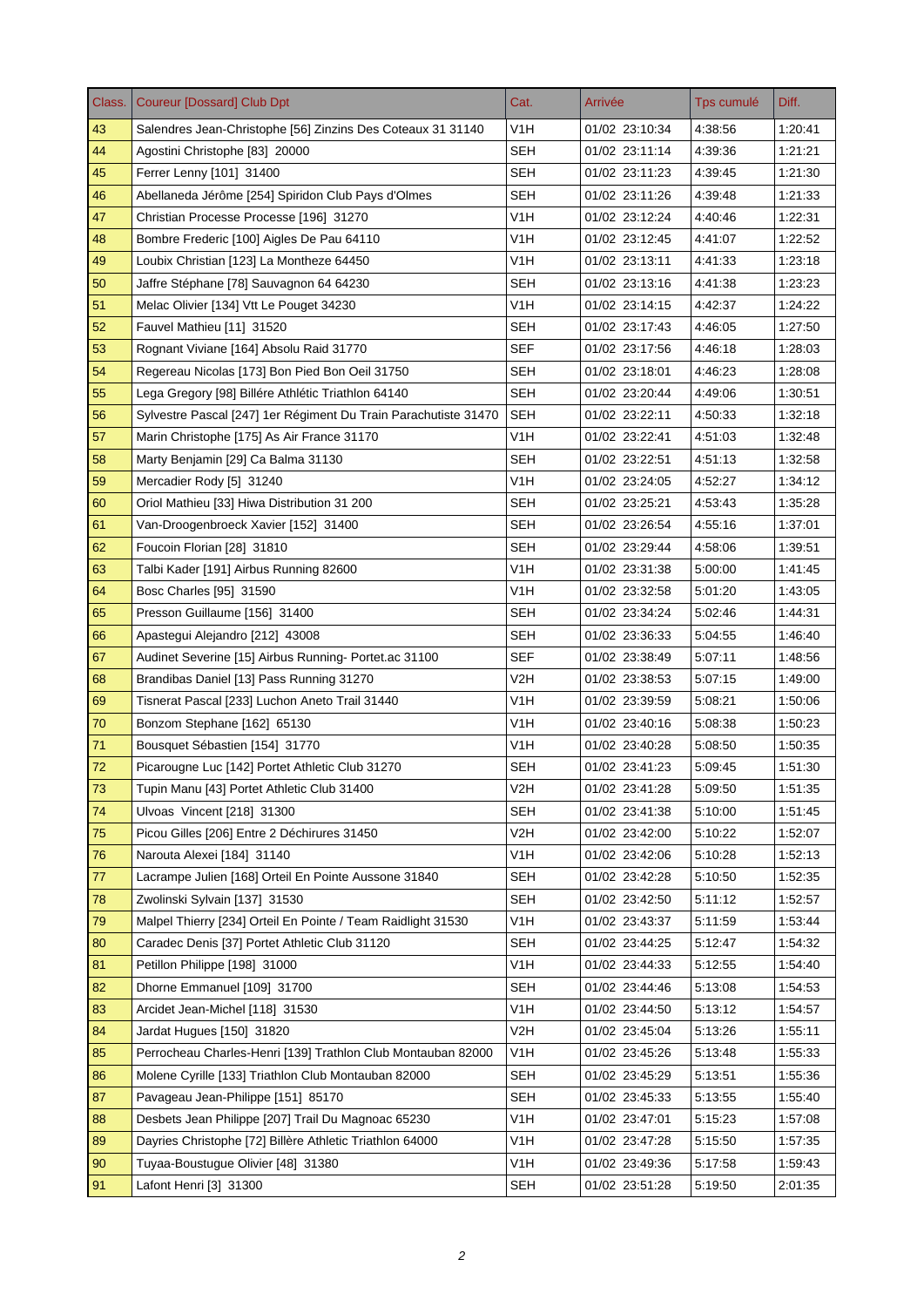| Class. | <b>Coureur [Dossard] Club Dpt</b>                       | Cat.             | Arrivée        | Tps cumulé | Diff.   |
|--------|---------------------------------------------------------|------------------|----------------|------------|---------|
| 92     | Riot Nicolas [161] 31470                                | <b>SEH</b>       | 01/02 23:51:38 | 5:20:00    | 2:01:45 |
| 93     | Noblet Sebastien [209] 92150                            | V <sub>1</sub> H | 01/02 23:51:41 | 5:20:03    | 2:01:48 |
| 94     | Ribaut Stephane [75] 31470                              | V <sub>1</sub> H | 01/02 23:51:51 | 5:20:13    | 2:01:58 |
| 95     | Guerin Sebastien [42] 31330                             | SEH              | 01/02 23:52:05 | 5:20:27    | 2:02:12 |
| 96     | Lacaille Laurent [86] 32600                             | SEH              | 01/02 23:53:18 | 5:21:40    | 2:03:25 |
| 97     | Huger Nicolas [18] 31300                                | SEH              | 01/02 23:53:39 | 5:22:01    | 2:03:46 |
| 98     | Masotti Fabio [257] Cani sciolti                        | <b>SEH</b>       | 01/02 23:54:18 | 5:22:40    | 2:04:25 |
| 99     | Combres Frederic [7] 31200                              | SEH              | 01/02 23:57:04 | 5:25:26    | 2:07:11 |
| 100    | Charlette Jimmy [105] 974 18000                         | <b>SEH</b>       | 01/02 23:58:26 | 5:26:48    | 2:08:33 |
| 101    | Pagès Adrien [251] 31300                                | <b>SEH</b>       | 01/02 23:59:40 | 5:28:02    | 2:09:47 |
| 102    | Vallee Kyrian [252] 31000                               | <b>ESH</b>       | 02/02 00:00:57 | 5:29:19    | 2.11.04 |
| 103    | Vidal Georges [246] 31830                               | V2H              | 02/02 00:02:45 | 5:31:07    | 2:12:52 |
| 104    | Balao Jean Noel [76] Sauvagnon 64 64230                 | V <sub>1</sub> H | 02/02 00:02:48 | 5:31:10    | 2:12:55 |
| 105    | Pinchon Gilbert [55] Les Zinzins Des Coteaux 31 31140   | V2H              | 02/02 00:05:00 | 5:33:22    | 2:15:07 |
| 106    | Ménec Enora [155] 31000                                 | <b>SEF</b>       | 02/02 00:06:49 | 5:35:11    | 2:16:56 |
| 107    | Scanzi Francis [35] Les Amis Du Pioch Labruguière 81290 | V2H              | 02/02 00:08:40 | 5:37:02    | 2:18:47 |
| 108    | Pinaud Claude [185] Continental 31490                   | V1H              | 02/02 00:11:43 | 5:40:05    | 2:21:50 |
| 109    | Debeir Clément [81] P'tites Saucisses 31000             | <b>SEH</b>       | 02/02 00:12:13 | 5:40:35    | 2:22:20 |
| 110    | Germain Laurent [71] 12200                              | SEH              | 02/02 00:12:37 | 5:40:59    | 2:22:44 |
| 111    | Vie Patrick [126] Jogging Club Seyssois 31600           | V1H              | 02/02 00:13:50 | 5:42:12    | 2:23:57 |
| 112    | Sapet Christophe [93] Splach Athlé 31470                | V <sub>1</sub> H | 02/02 00:14:15 | 5:42:37    | 2:24:22 |
| 113    | Cans Gregory [91] 31460                                 | <b>SEH</b>       | 02/02 00:14:18 | 5:42:40    | 2:24:25 |
| 114    | Cans Yannick [92] 31460                                 | <b>SEH</b>       | 02/02 00:14:21 | 5:42:43    | 2:24:28 |
| 115    | Baudoin Fulbert [12] 31380                              | V <sub>1</sub> H | 02/02 00:16:11 | 5:44:33    | 2:26:18 |
| 116    | Laree Cedric [14] 31380                                 | SEH              | 02/02 00:16:20 | 5:44:42    | 2:26.27 |
| 117    | Schmitz Jean-René [89] Amicale Ceat 31130               | V1H              | 02/02 00:17:37 | 5:45:59    | 2.27.44 |
| 118    | Vidalenc Laurent [125] Les Astropodes 31280             | V <sub>2</sub> H | 02/02 00:17:43 | 5:46:05    | 2:27:50 |
| 119    | Valentin William [94] 75020                             | SEH              | 02/02 00:17:48 | 5:46:10    | 2:27:55 |
| 120    | Parisaux Pierre [169] 31650                             | V1H              | 02/02 00:17:58 | 5:46:20    | 2:28:05 |
| 121    | Cheval Hélène [210] 09140                               | SEF              | 02/02 00:19:24 | 5:47:46    | 2:29:31 |
| 122    | Bousquet Guy [167] 31150                                | V <sub>1</sub> H | 02/02 00:20:03 | 5:48:25    | 2:30:10 |
| 123    | Maxor Olivier [245] 31590                               | SEH              | 02/02 00:21:00 | 5:49:22    | 2:31:07 |
| 124    | Oswald Laurent [85] Toulouse Triathlon 31150            | V1H              | 02/02 00:21:08 | 5:49:30    | 2:31:15 |
| 125    | Milon Jonathan [68] 91450                               | <b>SEH</b>       | 02/02 00:21:28 | 5:49:50    | 2:31:35 |
| 126    | Mangin Xavier [51] 75012                                | <b>SEH</b>       | 02/02 00:22:20 | 5:50:42    | 2:32:27 |
| 127    | Tachon Pierre-Yves [111] Eppg Triathlon Club 93 92500   | <b>SEH</b>       | 02/02 00:22:23 | 5:50:45    | 2:32:30 |
| 128    | Zan Bi Glaï [59] Vive La Bretagne Libre 31200           | V <sub>1</sub> H | 02/02 00:22:51 | 5:51:13    | 2:32:58 |
| 129    | Machado Simon [58] 31400                                | V <sub>1</sub> H | 02/02 00:24:12 | 5:52:34    | 2.34.19 |
| 130    | Blaquieres Nicolas [24] 81800                           | V <sub>1</sub> H | 02/02 00:24:18 | 5:52:40    | 2:34:25 |
| 131    | Nogaret Benjamin [69] 12850                             | <b>SEH</b>       | 02/02 00:28:20 | 5.56:42    | 2:38:27 |
| 132    | Garrigues Gilles [63] Thepachteam 31790                 | <b>SEH</b>       | 02/02 00:30:26 | 5:58:48    | 2:40:33 |
| 133    | Lochouarn Christian [65] The Pach Team 31380            | <b>SEH</b>       | 02/02 00:30:33 | 5:58:55    | 2:40:40 |
| 134    | Garrigues Pierre [62] The Pach Team 31150               | <b>SEH</b>       | 02/02 00:30:36 | 5:58:58    | 2:40:43 |
| 135    | Allaix Damien [224] 31770                               | <b>SEH</b>       | 02/02 00:31:14 | 5:59:36    | 2:41:21 |
| 136    | Doody William [237] 31100                               | V1H              | 02/02 00:31:17 | 5:59:39    | 2.41.24 |
| 137    | Monteil Luc [170] Zorg Area 31170                       | V1H              | 02/02 00:37:11 | 6:05:33    | 2:47:18 |
| 138    | Ometto David [144] 31620                                | <b>SEH</b>       | 02/02 00:37:15 | 6:05:37    | 2:47:22 |
| 139    | Dumoulin Franck [145] 31170                             | <b>SEH</b>       | 02/02 00:37:24 | 6:05:46    | 2:47:31 |
| 140    | Deles Thierry [46] 31770                                | V2H              | 02/02 00:47:33 | 6:15:55    | 2:57:40 |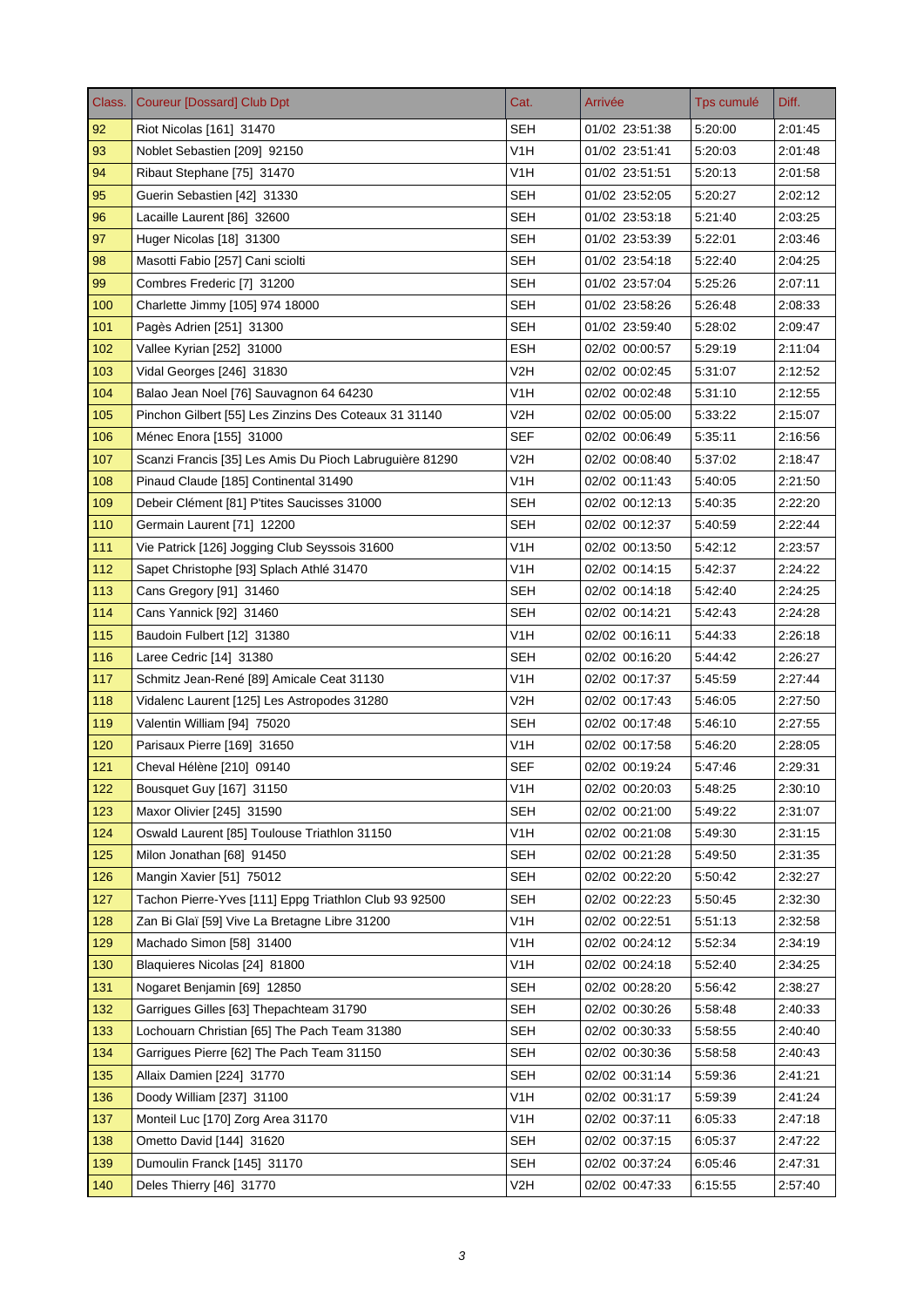| Class. | <b>Coureur [Dossard] Club Dpt</b>               | Cat.             | Arrivée        | Tps cumulé | Diff.   |
|--------|-------------------------------------------------|------------------|----------------|------------|---------|
| 141    | Oms Patrick [177] 31770                         | V2H              | 02/02 00:47:36 | 6:15:58    | 2:57:43 |
| 142    | Hubert Thierry [31] Courir A Fontenilles 31490  | V2H              | 02/02 00:50:14 | 6:18:36    | 3:00:21 |
| 143    | Roland Eric [32] 31600                          | <b>SEH</b>       | 02/02 00:50:19 | 6:18:41    | 3:00:26 |
| 144    | Jannequin Hugues [8] 31410                      | <b>SEH</b>       | 02/02 00:52:15 | 6:20:37    | 3:02:22 |
| 145    | Cazaux Stéphane [6] Lamasquère 31600            | V <sub>1</sub> H | 02/02 00:52:18 | 6:20:40    | 3:02:25 |
| 146    | Kerouanton Loïc [172] 31820                     | V1H              | 02/02 00:57:22 | 6:25:44    | 3:07:29 |
| 147    | Deschamp Bruno [112] 31620                      | V1H              | 02/02 00:59:51 | 6:28:13    | 3:09:58 |
| 148    | Eymard Nicolas [113] Mojito Team 31620          | V <sub>1</sub> H | 02/02 00:59:56 | 6:28:18    | 3:10:03 |
| 149    | Villette Francois [26] Ca Va S'arranger ! 19100 | V <sub>1</sub> H | 02/02 01:00:49 | 6:29:11    | 3:10:56 |
| 150    | Le Bansais Pierre [195] 31400                   | <b>SEH</b>       | 02/02 01:02:58 | 6:31:20    | 3:13:05 |
| 151    | Frinzine Emmanuel [202] 31500                   | SEH              | 02/02 01:03:04 | 6:31:26    | 3:13:11 |
| 152    | Setzes Fabrice [238] Courir à Montech 82100     | V1H              | 02/02 01:04:40 | 6:33:02    | 3:14:47 |
| 153    | Gerlin Michael [57] Gerlin 31400                | <b>SEH</b>       | 02/02 01:05:32 | 6:33:54    | 3:15:39 |
| 154    | Alcayna Cédric [255]                            | <b>SEH</b>       | 02/02 01:05:36 | 6:33:58    | 3:15.43 |

#### **Non classés Général**

| <b>Coureur [Dossard] Club Dpt</b>                    | Cat.             |
|------------------------------------------------------|------------------|
| Sébastien Alvarez [44] / 31300                       | <b>SEH</b>       |
| Marilyne Auffray [182] 31700                         | <b>SEF</b>       |
| Jean Baptiste Belin [189] Portet Athlétic Club 31600 | V1H              |
| Brice Bonhomme [25] 19100                            | <b>SEH</b>       |
| David Bonzom [166] 65130                             | V1H              |
| Frederic Cantraine [201] 31880                       | V1H              |
| Jean-Paul Casteil [132] Galopins Du Cagire 31300     | V3H              |
| Yonie Cayeux [241] 31470                             | <b>SEH</b>       |
| René Chivallier [23] 31600                           | V2H              |
| Nicolas Chomette [79] Portet Athletic Club 31000     | V1H              |
| Lionel Colombain [211] Satuc 31400                   | V1H              |
| Stephanie Corral [181] 69120                         | <b>SEF</b>       |
| Jean-Marc Delgado [39] Aspom 33130                   | V2H              |
| Alexandre Delmarre [74] 31700                        | <b>SEH</b>       |
| Stéphane Delpech [53] Trail Train Team 33190         | V1H              |
| Laurent Durvelle [27] Séméac Olympique 65000         | V1H              |
| Mathieu Ganseman [136] 81300                         | <b>SEH</b>       |
| Gregory Gerlin [190] Team Gerlin 31770               | <b>SEH</b>       |
| Laurent Gillier [244] 40280                          | V1H              |
| Thomas Hamdadou [99] 31590                           | <b>SEH</b>       |
| Yann Labit [119] 31400                               | <b>SEH</b>       |
| Franck Larroque [174] 31470                          | V <sub>1</sub> H |
| Stephane Lemperier [30] Portet Athletic Club 31140   | <b>SEH</b>       |
| Patrice Lucas [205] 31180                            | V2H              |
| Pilou Maria [47] Cabbe 47240                         | V2H              |
| Charles Martins [240] La DÉpÊche Du Midi 31170       | V2H              |
| Sébastien Milon [50] 75016                           | <b>SEH</b>       |
| Tristan Mur [199] 31600                              | <b>SEH</b>       |
| Jaroslaw Napora [208] 47000                          | <b>SEH</b>       |
| Philippe Pasquiou [228] Ce Aircelle 31820            | V1H              |
| Charles Payet [104] 974 31000                        | <b>SEH</b>       |
| Harry Payet [158] 974 97400                          | V1H              |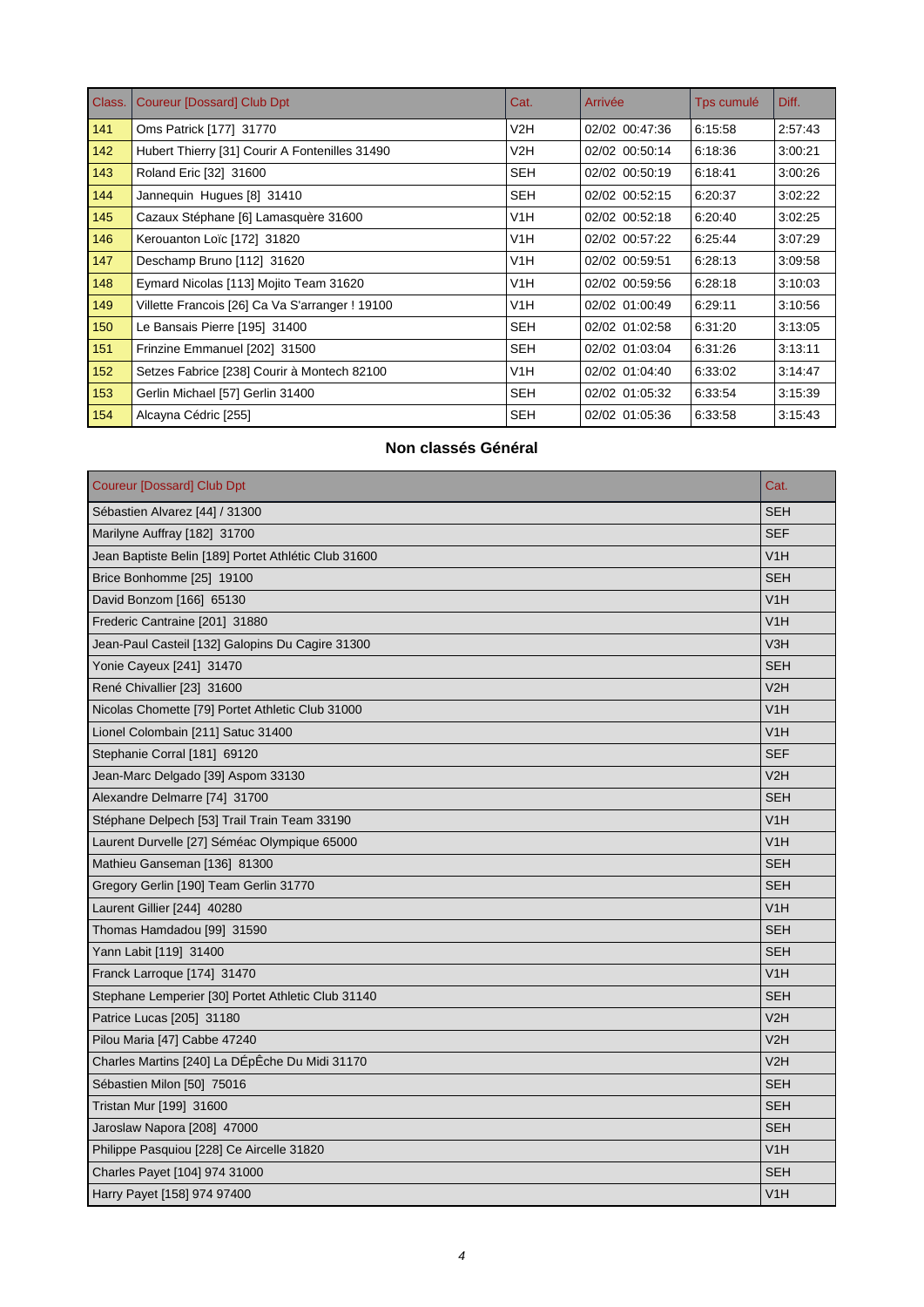| Coureur [Dossard] Club Dpt                                | Cat.       |
|-----------------------------------------------------------|------------|
| Stephane Pirolley [16] 31600                              | V1H        |
| Alice Pretot [213] Rapetou 33210                          | V1F        |
| Christophe Rodriguez [229] 09500                          | <b>SEH</b> |
| Charlotte Roma [258] USTA Tonneins                        | <b>SEF</b> |
| Alain Rouaix [143] 31270                                  | V2H        |
| Evelyne Ruchaud [61] Sua Agen 47160                       | V2F        |
| Philippe Sainte-Croix [40] Aspom 33130                    | V2H        |
| Guillaume Serin [22] 31700                                | V1H        |
| Thibault Serre [1] 47000                                  | V1H        |
| Clarisse Simansky [231] A Trois Tours 45800               | <b>SEF</b> |
| Benjamin Vallee [243] 31000                               | <b>SEH</b> |
| Yannick Vandomel [149] 32600                              | <b>SEH</b> |
| Sebastien Verdeau-Borne [110] Castelnau Mojito Team 31620 | <b>SEH</b> |
| Patrick Viala [214] Courir A Montech 82700                | V2H        |
| Manuel Vidal Gonzalez [121] Airbus Running 31700          | V1H        |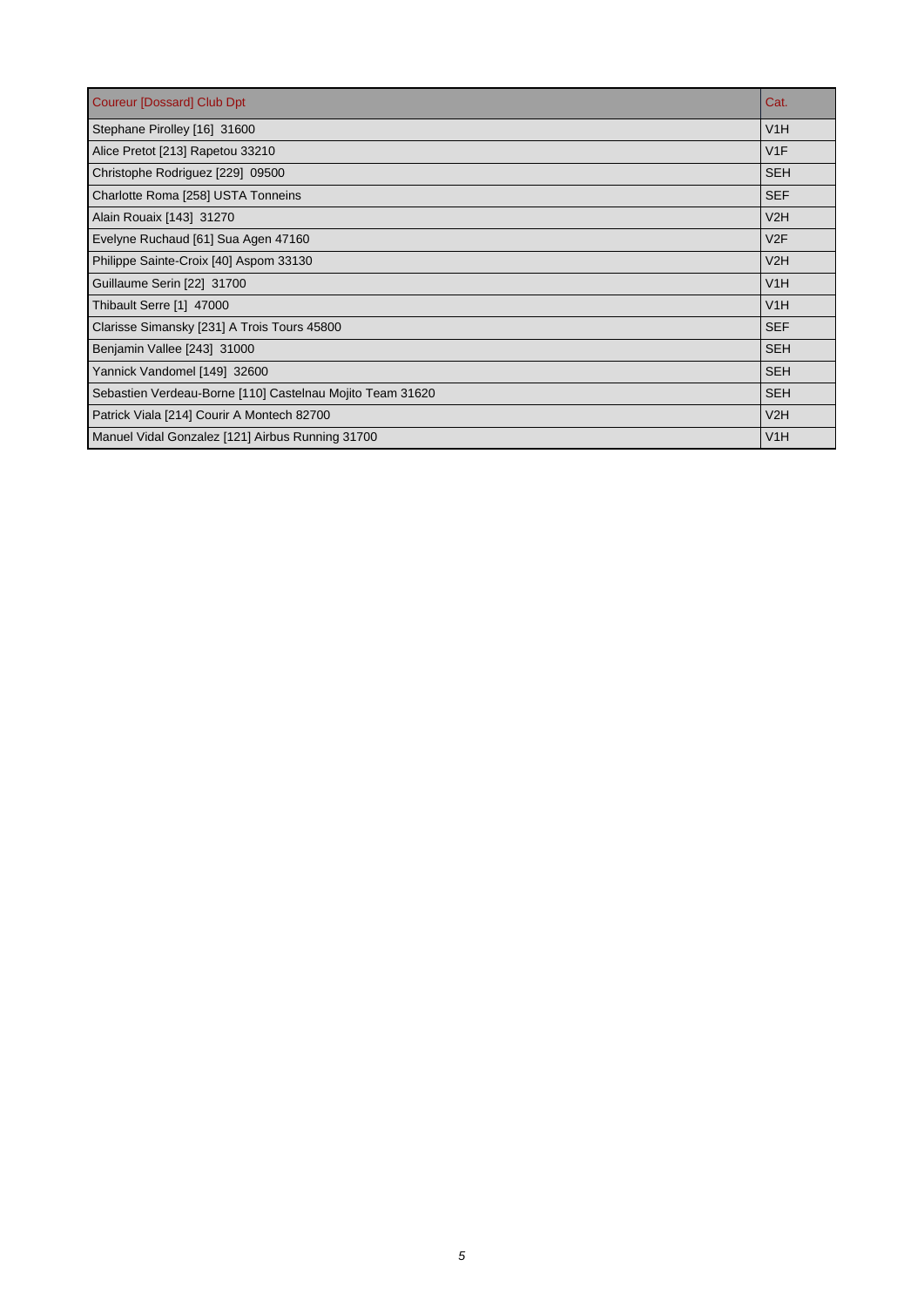

#### **Cla[ssement Scratch Homm](http://www.foresttrail31.fr/)es**

**GeOFP CHRONO** 

| Class.           | <b>Coureur [Dossard] Club Dpt</b>                           | Cat.             | Arrivée        | Tps cumulé | Diff.   |
|------------------|-------------------------------------------------------------|------------------|----------------|------------|---------|
| $\overline{1}$   | Gault Emmanuel [180] Team Asics/i-Run                       | SEH              | 01/02 21:49:53 | 3:18:15    |         |
| $\sqrt{2}$       | Miquel Nicolas [253] Running Olivan 31500                   | SEH              | 01/02 21:51:54 | 3:20:16    | 0:02:01 |
| $\mathbf{3}$     | Passerat Nahuel [45] 09120                                  | <b>SEH</b>       | 01/02 22:01:34 | 3:29:56    | 0:11:41 |
| 4                | Arribe Herve [49] Esclops D'azun 64260                      | V1H              | 01/02 22:05:26 | 3:33:48    | 0:15:33 |
| $\overline{5}$   | James Peter [36] Airuns 31530                               | V1H              | 01/02 22:16:24 | 3:44:46    | 0.26:31 |
| $\boldsymbol{6}$ | Reulet David [20] Boa 31480                                 | SEH              | 01/02 22:20:59 | 3:49:21    | 0:31:06 |
| $\overline{7}$   | Spiritato Jeremy [64] Billere Triathlon 64230               | <b>SEH</b>       | 01/02 22:35:36 | 4:03:58    | 0:45:43 |
| 8                | Lefevre Laurent [242] 31410                                 | SEH              | 01/02 22:37:32 | 4:05:54    | 0:47:39 |
| $\overline{9}$   | Mathieu Erwan [108] Team L'infernal Trail Des Vosges / Ufo  | SEH              | 01/02 22:38:27 | 4:06:49    | 0:48:34 |
|                  | 31270                                                       |                  |                |            |         |
| 10               | Morin Phlippe [187] Athle 632 31100                         | V1H              | 01/02 22:40:16 | 4:08:38    | 0:50:23 |
| 11               | Harguindeguy Laurent [102] Xiberotarrak 64570               | V2H              | 01/02 22:40:38 | 4:09:00    | 0:50:45 |
| 12               | Laborier Guillaume [82] Mach3 Triathlon 69560               | V1H              | 01/02 22:42:45 | 4:11:07    | 0.52:52 |
| 13               | Roptin David [153] 31420                                    | <b>SEH</b>       | 01/02 22:43:51 | 4:12:13    | 0.53.58 |
| 14               | Cariou Tristan [249] 22420                                  | SEH              | 01/02 22:44:18 | 4:12:40    | 0:54:25 |
| 15               | Gaillard Pascal [259]                                       | V1H              | 01/02 22:45:27 | 4:13:49    | 0.55.34 |
| 16               | Barthelemy Jean-Loup [19] Toujours Plus 31530               | SEH              | 01/02 22:46:03 | 4:14:25    | 0.56:10 |
| 17               | Varona Grégoire [128] Acp Pamiers 09100                     | <b>SEH</b>       | 01/02 22:46:37 | 4:14:59    | 0:56:44 |
| 18               | Favre Christophe [122] 11000                                | V1H              | 01/02 22:46:42 | 4:15:04    | 0:56:49 |
| 19               | Borgna Richard [215] 82000                                  | V <sub>1</sub> H | 01/02 22:47:39 | 4:16:01    | 0.57:46 |
| 20               | Buron Eric [159] 31120                                      | V1H              | 01/02 22:47:46 | 4:16:08    | 0:57:53 |
| 21               | Sabarros Patrick [21] 31100                                 | V1H              | 01/02 22:51:05 | 4:19:27    | 1:01:12 |
| 22               | Clerbout Nicolas [256] Enfile tes baskets                   | <b>SEH</b>       | 01/02 22:54:59 | 4:23:21    | 1:05:06 |
| 23               | Roques Christophe [80] Orteil En Pointe 31270               | V1H              | 01/02 22:57:48 | 4:26:10    | 1:07:55 |
| 24               | Loric Franck [236] 11452                                    | <b>SEH</b>       | 01/02 22:58:05 | 4:26:27    | 1:08:12 |
| 25               | Goury Julien [148] 16100                                    | SEH              | 01/02 22:59:07 | 4:27:29    | 1:09:14 |
| 26               | Thibaut Marc [204] Thibaut Family's 31240                   | SEH              | 01/02 22:59:31 | 4:27:53    | 1:09:38 |
| 27               | Fuster Fernando [186] Tuc-Triathlon 31000                   | SEH              | 01/02 22:59:57 | 4:28:19    | 1:10:04 |
| 28               | Amice Sébastien [84] Mach3 Triathlon 38200                  | <b>SEH</b>       | 01/02 23:00:02 | 4:28:24    | 1:10:09 |
| 29               | Raffel Christophe [235] Cosatrail Toulousain 31240          | V2H              | 01/02 23:00:37 | 4:28:59    | 1:10:44 |
| 30               | Nieradka Pierre [250] 31000                                 | <b>SEH</b>       | 01/02 23:02:07 | 4:30:29    | 1:12:14 |
| 31               | Hardoy Pierre [226] Les Pottoks 64100                       | <b>ESH</b>       | 01/02 23:02:16 | 4:30:38    | 1:12:23 |
| 32               | Bare Frederic [131] 31470                                   | V <sub>1</sub> H | 01/02 23:02:44 | 4:31:06    | 1:12:51 |
| 33               | Darcial Bruno [130] 31100                                   | V <sub>1</sub> H | 01/02 23:03:00 | 4:31:22    | 1:13:07 |
| 34               | Zecchin Rémy [203] 11600                                    | SEH              | 01/02 23:03:06 | 4:31:28    | 1:13:13 |
| 35               | Passerat Nans [221] 09120                                   | <b>SEH</b>       | 01/02 23:03:07 | 4:31:29    | 1:13:14 |
| 36               | Faurous Henri [88] 47340                                    | V <sub>1</sub> H | 01/02 23:04:46 | 4:33:08    | 1:14:53 |
| 37               | Meyer Vincent [225] Les Pottoks 64990                       | <b>ESH</b>       | 01/02 23:04:49 | 4:33:11    | 1:14:56 |
| 38               | Bardou Xavier [116] 31490                                   | <b>SEH</b>       | 01/02 23:05:20 | 4:33:42    | 1:15:27 |
| 39               | Joly Aymerik [140] Aucun 31530                              | <b>SEH</b>       | 01/02 23:06:05 | 4:34:27    | 1:16:12 |
| 40               | Michallon Paul [232] 64480                                  | <b>ESH</b>       | 01/02 23:07:40 | 4:36:02    | 1:17:47 |
| 41               | Joncour Woody [220] 31360                                   | <b>SEH</b>       | 01/02 23:08:59 | 4:37:21    | 1:19:06 |
| 42               | Salendres Jean-Christophe [56] Zinzins Des Coteaux 31 31140 | V1H              | 01/02 23:10:34 | 4:38:56    | 1:20:41 |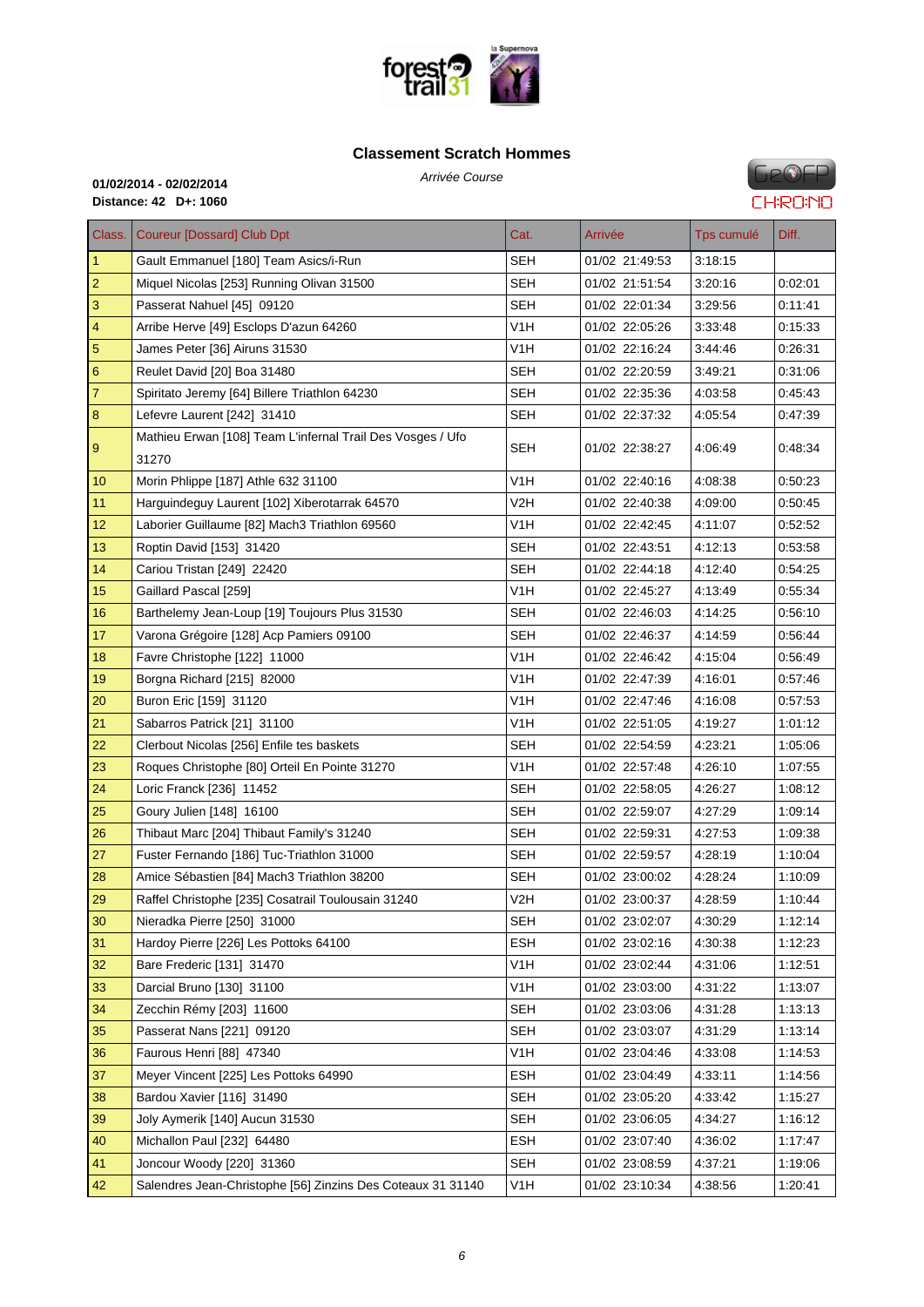| Class. | <b>Coureur [Dossard] Club Dpt</b>                               | Cat.             | Arrivée        | Tps cumulé | Diff.   |
|--------|-----------------------------------------------------------------|------------------|----------------|------------|---------|
| 43     | Agostini Christophe [83] 20000                                  | <b>SEH</b>       | 01/02 23:11:14 | 4:39:36    | 1:21:21 |
| 44     | Ferrer Lenny [101] 31400                                        | <b>SEH</b>       | 01/02 23:11:23 | 4:39:45    | 1:21:30 |
| 45     | Abellaneda Jérôme [254] Spiridon Club Pays d'Olmes              | <b>SEH</b>       | 01/02 23:11:26 | 4:39:48    | 1:21:33 |
| 46     | Christian Processe Processe [196] 31270                         | V1H              | 01/02 23:12:24 | 4:40:46    | 1:22:31 |
| 47     | Bombre Frederic [100] Aigles De Pau 64110                       | V1H              | 01/02 23:12:45 | 4:41:07    | 1:22:52 |
| 48     | Loubix Christian [123] La Montheze 64450                        | V <sub>1</sub> H | 01/02 23:13:11 | 4:41:33    | 1:23:18 |
| 49     | Jaffre Stéphane [78] Sauvagnon 64 64230                         | <b>SEH</b>       | 01/02 23:13:16 | 4:41:38    | 1:23:23 |
| 50     | Melac Olivier [134] Vtt Le Pouget 34230                         | V1H              | 01/02 23:14:15 | 4:42:37    | 1:24:22 |
| 51     | Fauvel Mathieu [11] 31520                                       | SEH              | 01/02 23:17:43 | 4:46:05    | 1:27:50 |
| 52     | Regereau Nicolas [173] Bon Pied Bon Oeil 31750                  | <b>SEH</b>       | 01/02 23:18:01 | 4:46:23    | 1:28:08 |
| 53     | Lega Gregory [98] Billére Athlétic Triathlon 64140              | SEH              | 01/02 23:20:44 | 4:49:06    | 1:30:51 |
| 54     | Sylvestre Pascal [247] 1er Régiment Du Train Parachutiste 31470 | <b>SEH</b>       | 01/02 23:22:11 | 4:50:33    | 1:32:18 |
| 55     | Marin Christophe [175] As Air France 31170                      | V <sub>1</sub> H | 01/02 23:22:41 | 4:51:03    | 1:32:48 |
| 56     | Marty Benjamin [29] Ca Balma 31130                              | <b>SEH</b>       | 01/02 23:22:51 | 4:51:13    | 1:32:58 |
| 57     | Mercadier Rody [5] 31240                                        | V1H              | 01/02 23:24:05 | 4:52:27    | 1:34:12 |
| 58     | Oriol Mathieu [33] Hiwa Distribution 31 200                     | <b>SEH</b>       | 01/02 23:25:21 | 4:53:43    | 1:35:28 |
| 59     | Van-Droogenbroeck Xavier [152] 31400                            | <b>SEH</b>       | 01/02 23:26:54 | 4:55:16    | 1:37:01 |
| 60     | Foucoin Florian [28] 31810                                      | <b>SEH</b>       | 01/02 23:29:44 | 4:58:06    | 1:39:51 |
| 61     | Talbi Kader [191] Airbus Running 82600                          | V1H              | 01/02 23:31:38 | 5:00:00    | 1:41:45 |
| 62     | Bosc Charles [95] 31590                                         | V <sub>1</sub> H | 01/02 23:32:58 | 5:01:20    | 1:43:05 |
| 63     | Presson Guillaume [156] 31400                                   | <b>SEH</b>       | 01/02 23:34:24 | 5:02:46    | 1:44:31 |
| 64     | Apastegui Alejandro [212] 43008                                 | <b>SEH</b>       | 01/02 23:36:33 | 5:04:55    | 1:46:40 |
| 65     | Brandibas Daniel [13] Pass Running 31270                        | V2H              | 01/02 23:38:53 | 5:07:15    | 1:49:00 |
| 66     | Tisnerat Pascal [233] Luchon Aneto Trail 31440                  | V <sub>1</sub> H | 01/02 23:39:59 | 5:08:21    | 1:50:06 |
| 67     | Bonzom Stephane [162] 65130                                     | V1H              | 01/02 23:40:16 | 5:08:38    | 1:50:23 |
| 68     | Bousquet Sébastien [154] 31770                                  | V1H              | 01/02 23:40:28 | 5:08:50    | 1:50:35 |
| 69     | Picarougne Luc [142] Portet Athletic Club 31270                 | <b>SEH</b>       | 01/02 23:41:23 | 5:09:45    | 1:51:30 |
| 70     | Tupin Manu [43] Portet Athletic Club 31400                      | V2H              | 01/02 23:41:28 | 5:09:50    | 1:51:35 |
| 71     | Ulvoas Vincent [218] 31300                                      | <b>SEH</b>       | 01/02 23:41:38 | 5:10:00    | 1:51:45 |
| 72     | Picou Gilles [206] Entre 2 Déchirures 31450                     | V2H              | 01/02 23:42:00 | 5:10:22    | 1:52:07 |
| 73     | Narouta Alexei [184] 31140                                      | V <sub>1</sub> H | 01/02 23:42:06 | 5:10:28    | 1:52:13 |
| 74     | Lacrampe Julien [168] Orteil En Pointe Aussone 31840            | <b>SEH</b>       | 01/02 23:42:28 | 5:10:50    | 1:52:35 |
| 75     | Zwolinski Sylvain [137] 31530                                   | <b>SEH</b>       | 01/02 23:42:50 | 5:11:12    | 1:52:57 |
| 76     | Malpel Thierry [234] Orteil En Pointe / Team Raidlight 31530    | V1H              | 01/02 23:43:37 | 5:11:59    | 1:53:44 |
| 77     | Caradec Denis [37] Portet Athletic Club 31120                   | <b>SEH</b>       | 01/02 23:44:25 | 5:12:47    | 1:54:32 |
| 78     | Petillon Philippe [198] 31000                                   | V <sub>1</sub> H | 01/02 23:44:33 | 5:12:55    | 1:54:40 |
| 79     | Dhorne Emmanuel [109] 31700                                     | <b>SEH</b>       | 01/02 23:44:46 | 5:13:08    | 1:54:53 |
| 80     | Arcidet Jean-Michel [118] 31530                                 | V <sub>1</sub> H | 01/02 23:44:50 | 5:13:12    | 1:54:57 |
| 81     | Jardat Hugues [150] 31820                                       | V2H              | 01/02 23:45:04 | 5:13:26    | 1:55:11 |
| 82     | Perrocheau Charles-Henri [139] Trathlon Club Montauban 82000    | V1H              | 01/02 23:45:26 | 5:13:48    | 1:55:33 |
| 83     | Molene Cyrille [133] Triathlon Club Montauban 82000             | SEH              | 01/02 23:45:29 | 5:13:51    | 1:55:36 |
| 84     | Pavageau Jean-Philippe [151] 85170                              | <b>SEH</b>       | 01/02 23:45:33 | 5:13:55    | 1:55:40 |
| 85     | Desbets Jean Philippe [207] Trail Du Magnoac 65230              | V1H              | 01/02 23:47:01 | 5:15:23    | 1:57:08 |
| 86     | Dayries Christophe [72] Billère Athletic Triathlon 64000        | V1H              | 01/02 23:47:28 | 5:15:50    | 1:57:35 |
| 87     | Tuyaa-Boustugue Olivier [48] 31380                              | V <sub>1</sub> H | 01/02 23:49:36 | 5:17:58    | 1:59:43 |
| 88     | Lafont Henri [3] 31300                                          | <b>SEH</b>       | 01/02 23:51:28 | 5:19:50    | 2:01:35 |
| 89     | Riot Nicolas [161] 31470                                        | <b>SEH</b>       | 01/02 23:51:38 | 5:20:00    | 2:01:45 |
| 90     | Noblet Sebastien [209] 92150                                    | V <sub>1</sub> H | 01/02 23:51:41 | 5:20:03    | 2:01:48 |
| 91     | Ribaut Stephane [75] 31470                                      | V <sub>1</sub> H | 01/02 23:51:51 | 5:20:13    | 2:01:58 |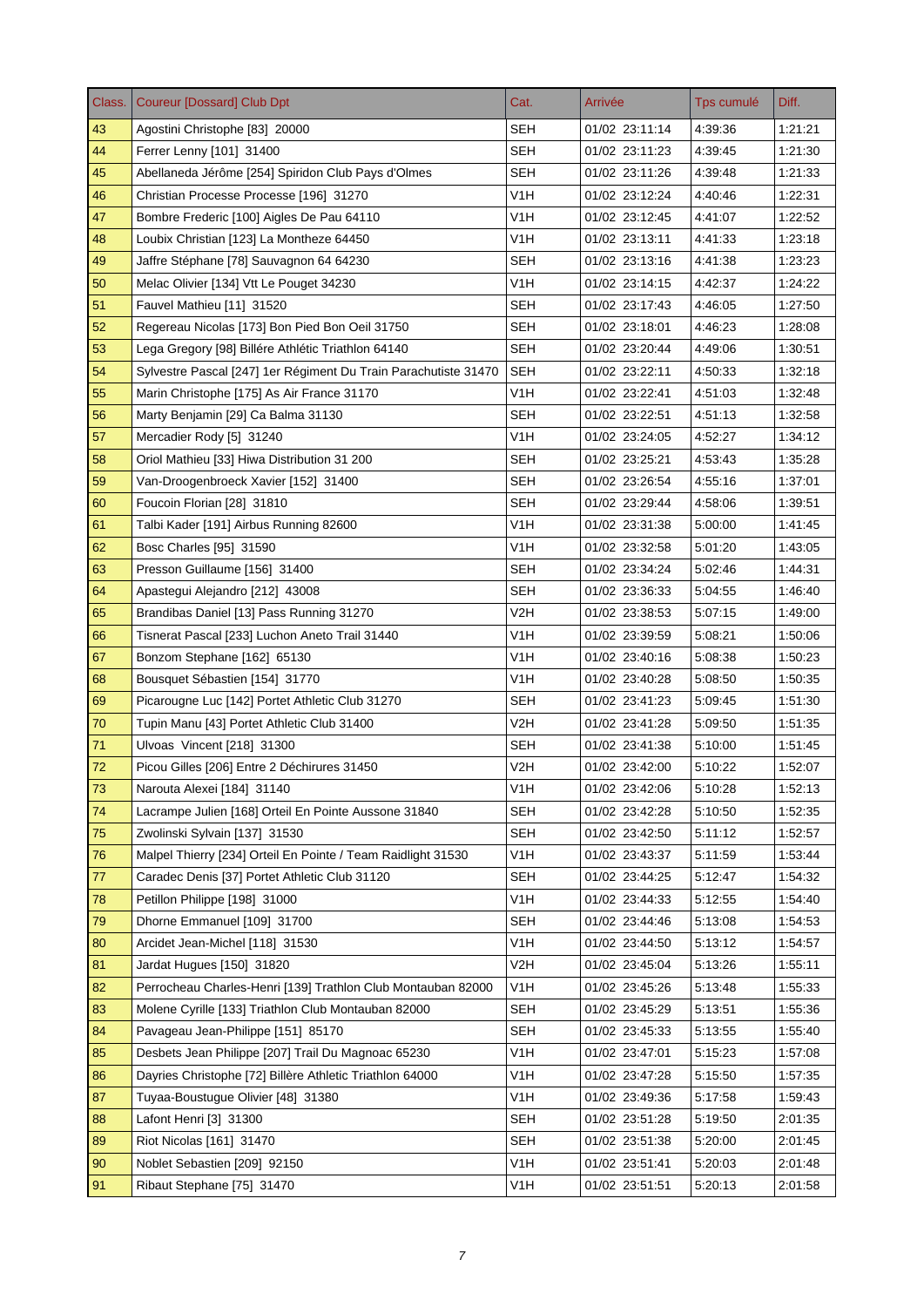| Class. | <b>Coureur [Dossard] Club Dpt</b>                       | Cat.             | Arrivée        | Tps cumulé | Diff.   |
|--------|---------------------------------------------------------|------------------|----------------|------------|---------|
| 92     | Guerin Sebastien [42] 31330                             | <b>SEH</b>       | 01/02 23:52:05 | 5:20:27    | 2:02:12 |
| 93     | Lacaille Laurent [86] 32600                             | <b>SEH</b>       | 01/02 23:53:18 | 5:21:40    | 2:03:25 |
| 94     | Huger Nicolas [18] 31300                                | <b>SEH</b>       | 01/02 23:53:39 | 5:22:01    | 2:03:46 |
| 95     | Masotti Fabio [257] Cani sciolti                        | SEH              | 01/02 23:54:18 | 5:22:40    | 2:04:25 |
| 96     | Combres Frederic [7] 31200                              | SEH              | 01/02 23:57:04 | 5:25:26    | 2:07:11 |
| 97     | Charlette Jimmy [105] 974 18000                         | SEH              | 01/02 23:58:26 | 5:26:48    | 2:08:33 |
| 98     | Pagès Adrien [251] 31300                                | <b>SEH</b>       | 01/02 23:59:40 | 5:28:02    | 2:09:47 |
| 99     | Vallee Kyrian [252] 31000                               | ESH              | 02/02 00:00:57 | 5:29:19    | 2:11:04 |
| 100    | Vidal Georges [246] 31830                               | V2H              | 02/02 00:02:45 | 5:31:07    | 2:12:52 |
| 101    | Balao Jean Noel [76] Sauvagnon 64 64230                 | V1H              | 02/02 00:02:48 | 5:31:10    | 2:12:55 |
| 102    | Pinchon Gilbert [55] Les Zinzins Des Coteaux 31 31140   | V <sub>2</sub> H | 02/02 00:05:00 | 5:33:22    | 2:15:07 |
| 103    | Scanzi Francis [35] Les Amis Du Pioch Labruguière 81290 | V2H              | 02/02 00:08:40 | 5:37:02    | 2:18:47 |
| 104    | Pinaud Claude [185] Continental 31490                   | V <sub>1</sub> H | 02/02 00:11:43 | 5:40:05    | 2:21:50 |
| 105    | Debeir Clément [81] P'tites Saucisses 31000             | <b>SEH</b>       | 02/02 00:12:13 | 5:40:35    | 2:22:20 |
| 106    | Germain Laurent [71] 12200                              | SEH              | 02/02 00:12:37 | 5:40:59    | 2:22:44 |
| 107    | Vie Patrick [126] Jogging Club Seyssois 31600           | V <sub>1</sub> H | 02/02 00:13:50 | 5:42:12    | 2:23:57 |
| 108    | Sapet Christophe [93] Splach Athlé 31470                | V1H              | 02/02 00:14:15 | 5:42:37    | 2:24:22 |
| 109    | Cans Gregory [91] 31460                                 | <b>SEH</b>       | 02/02 00:14:18 | 5:42:40    | 2:24:25 |
| 110    | Cans Yannick [92] 31460                                 | SEH              | 02/02 00:14:21 | 5:42:43    | 2:24:28 |
| 111    | Baudoin Fulbert [12] 31380                              | V1H              | 02/02 00:16:11 | 5:44:33    | 2:26:18 |
| 112    | Laree Cedric [14] 31380                                 | SEH              | 02/02 00:16:20 | 5:44:42    | 2:26:27 |
| 113    | Schmitz Jean-René [89] Amicale Ceat 31130               | V1H              | 02/02 00:17:37 | 5:45:59    | 2:27:44 |
| 114    | Vidalenc Laurent [125] Les Astropodes 31280             | V <sub>2</sub> H | 02/02 00:17:43 | 5:46:05    | 2:27:50 |
| 115    | Valentin William [94] 75020                             | <b>SEH</b>       | 02/02 00:17:48 | 5:46:10    | 2:27:55 |
| 116    | Parisaux Pierre [169] 31650                             | V1H              | 02/02 00:17:58 | 5:46:20    | 2:28:05 |
| 117    | Bousquet Guy [167] 31150                                | V1H              | 02/02 00:20:03 | 5:48:25    | 2:30:10 |
| 118    | Maxor Olivier [245] 31590                               | <b>SEH</b>       | 02/02 00:21:00 | 5:49:22    | 2:31:07 |
| 119    | Oswald Laurent [85] Toulouse Triathlon 31150            | V1H              | 02/02 00:21:08 | 5:49:30    | 2:31:15 |
| 120    | Milon Jonathan [68] 91450                               | <b>SEH</b>       | 02/02 00:21:28 | 5:49:50    | 2.31.35 |
| 121    | Mangin Xavier [51] 75012                                | SEH              | 02/02 00:22:20 | 5:50:42    | 2:32:27 |
| 122    | Tachon Pierre-Yves [111] Eppg Triathlon Club 93 92500   | <b>SEH</b>       | 02/02 00:22:23 | 5:50:45    | 2:32:30 |
| 123    | Zan Bi Glaï [59] Vive La Bretagne Libre 31200           | V <sub>1</sub> H | 02/02 00:22:51 | 5:51:13    | 2:32:58 |
| 124    | Machado Simon [58] 31400                                | V <sub>1</sub> H | 02/02 00:24:12 | 5:52:34    | 2:34:19 |
| 125    | Blaquieres Nicolas [24] 81800                           | V <sub>1</sub> H | 02/02 00:24:18 | 5:52:40    | 2:34:25 |
| 126    | Nogaret Benjamin [69] 12850                             | <b>SEH</b>       | 02/02 00:28:20 | 5:56:42    | 2:38:27 |
| 127    | Garriques Gilles [63] Thepachteam 31790                 | <b>SEH</b>       | 02/02 00:30:26 | 5:58:48    | 2:40:33 |
| 128    | Lochouarn Christian [65] The Pach Team 31380            | <b>SEH</b>       | 02/02 00:30:33 | 5:58:55    | 2:40:40 |
| 129    | Garriques Pierre [62] The Pach Team 31150               | <b>SEH</b>       | 02/02 00:30:36 | 5:58:58    | 2:40:43 |
| 130    | Allaix Damien [224] 31770                               | <b>SEH</b>       | 02/02 00:31:14 | 5.59.36    | 2:41:21 |
| 131    | Doody William [237] 31100                               | V1H              | 02/02 00:31:17 | 5:59:39    | 2.41.24 |
| 132    | Monteil Luc [170] Zorg Area 31170                       | V <sub>1</sub> H | 02/02 00:37:11 | 6:05:33    | 2:47:18 |
| 133    | Ometto David [144] 31620                                | <b>SEH</b>       | 02/02 00:37:15 | 6:05:37    | 2:47:22 |
| 134    | Dumoulin Franck [145] 31170                             | <b>SEH</b>       | 02/02 00:37:24 | 6:05:46    | 2:47:31 |
| 135    | Deles Thierry [46] 31770                                | V2H              | 02/02 00:47:33 | 6:15:55    | 2.57.40 |
| 136    | Oms Patrick [177] 31770                                 | V2H              | 02/02 00:47:36 | 6:15:58    | 2.57.43 |
| 137    | Hubert Thierry [31] Courir A Fontenilles 31490          | V2H              | 02/02 00:50:14 | 6:18:36    | 3:00:21 |
| 138    | Roland Eric [32] 31600                                  | <b>SEH</b>       | 02/02 00:50:19 | 6:18:41    | 3:00:26 |
| 139    | Jannequin Hugues [8] 31410                              | <b>SEH</b>       | 02/02 00:52:15 | 6:20:37    | 3:02:22 |
| 140    | Cazaux Stéphane [6] Lamasquère 31600                    | V <sub>1</sub> H | 02/02 00:52:18 | 6:20:40    | 3:02:25 |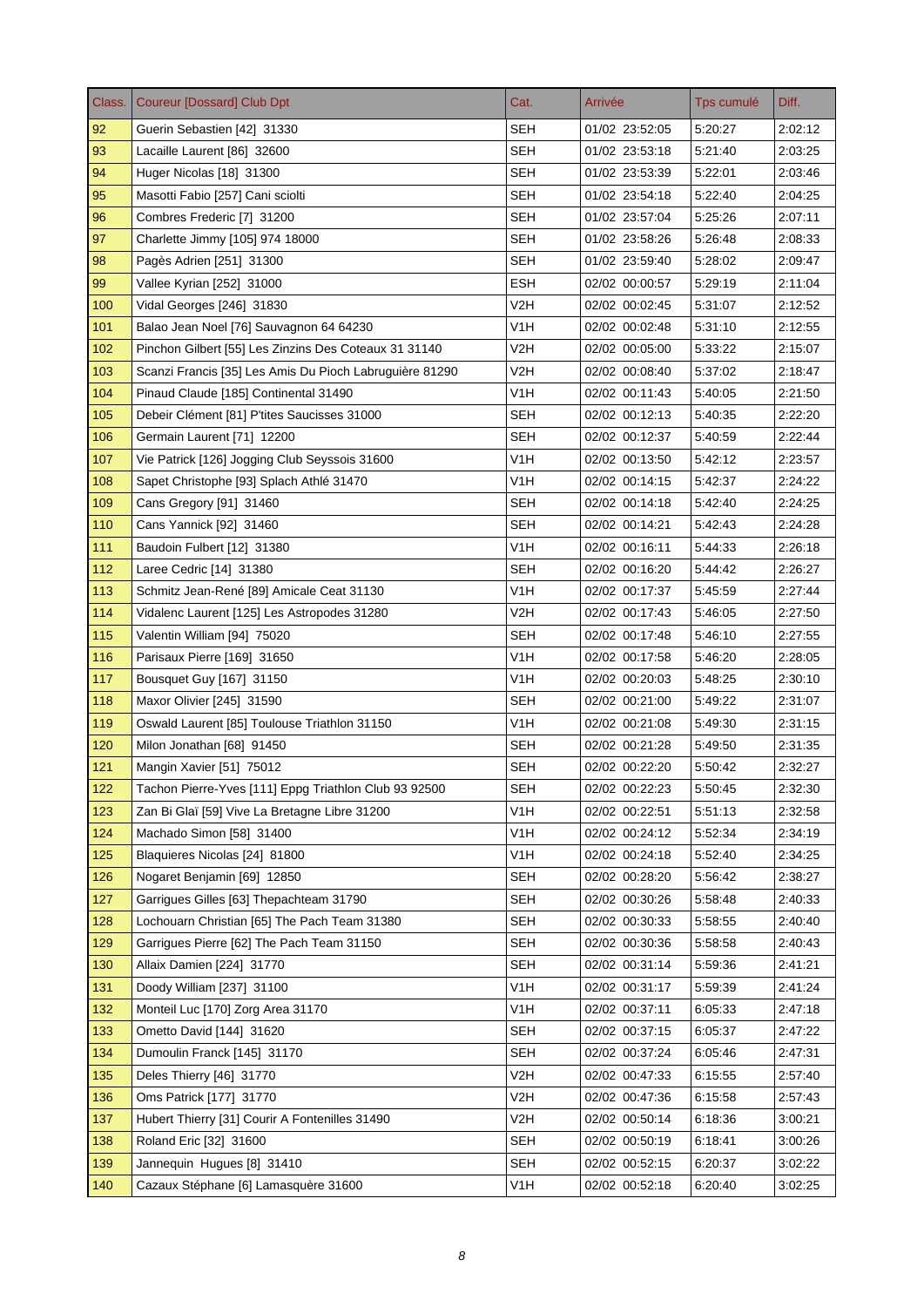| Class. | <b>Coureur [Dossard] Club Dpt</b>               | Cat.       | Arrivée        | Tps cumulé | Diff.   |
|--------|-------------------------------------------------|------------|----------------|------------|---------|
| 141    | Kerouanton Loïc [172] 31820                     | V1H        | 02/02 00:57:22 | 6:25:44    | 3:07:29 |
| 142    | Deschamp Bruno [112] 31620                      | V1H        | 02/02 00:59:51 | 6:28:13    | 3:09:58 |
| 143    | Eymard Nicolas [113] Mojito Team 31620          | V1H        | 02/02 00:59:56 | 6:28:18    | 3:10:03 |
| 144    | Villette Francois [26] Ca Va S'arranger ! 19100 | V1H        | 02/02 01:00:49 | 6:29:11    | 3:10:56 |
| 145    | Le Bansais Pierre [195] 31400                   | <b>SEH</b> | 02/02 01:02:58 | 6:31:20    | 3:13:05 |
| 146    | Frinzine Emmanuel [202] 31500                   | <b>SEH</b> | 02/02 01:03:04 | 6:31:26    | 3:13:11 |
| 147    | Setzes Fabrice [238] Courir à Montech 82100     | V1H        | 02/02 01:04:40 | 6:33:02    | 3:14:47 |
| 148    | Gerlin Michael [57] Gerlin 31400                | <b>SEH</b> | 02/02 01:05:32 | 6:33:54    | 3:15:39 |
| 149    | Alcayna Cédric [255]                            | <b>SEH</b> | 02/02 01:05:36 | 6:33:58    | 3:15:43 |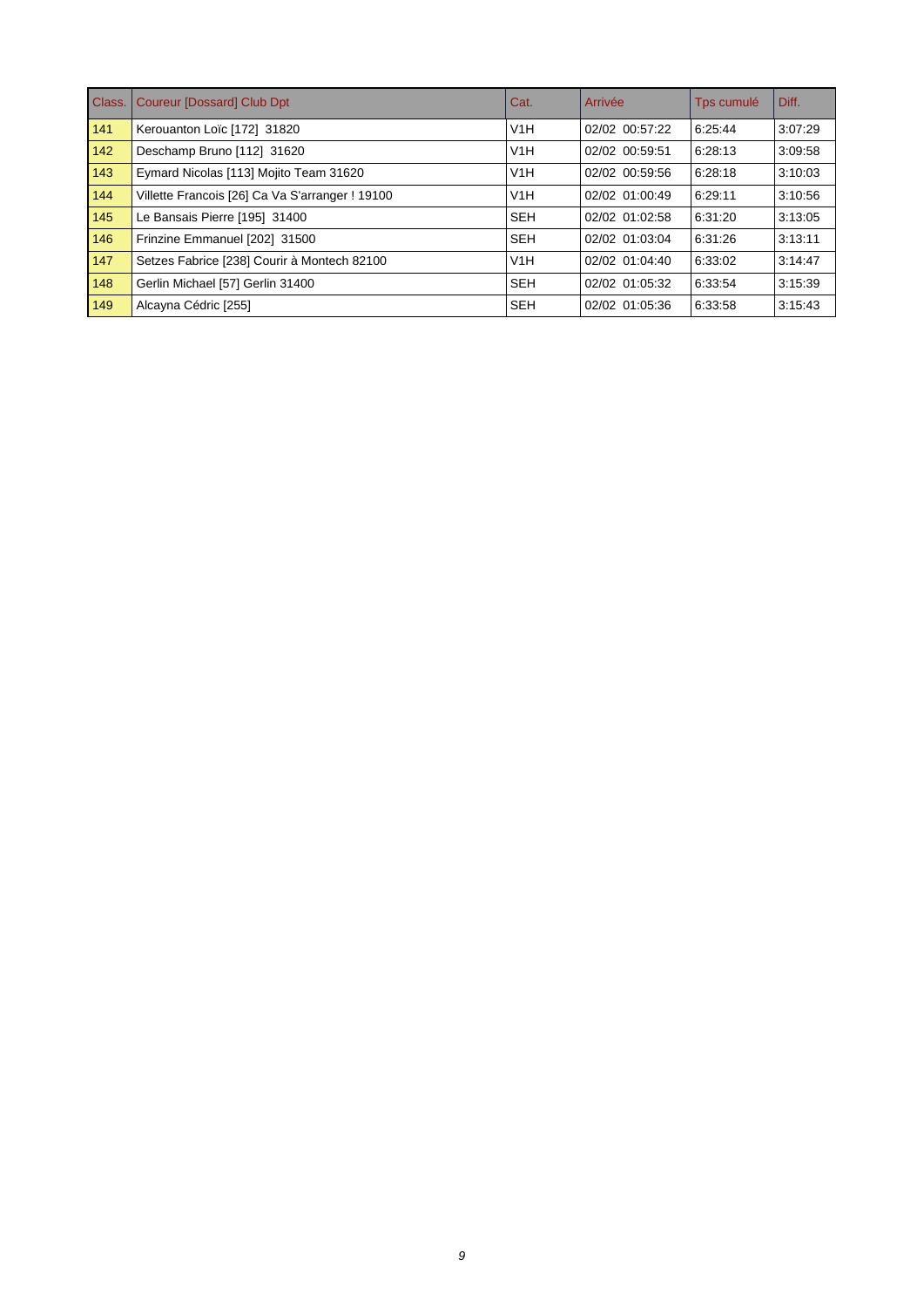

#### **Cla[ssement Scratch Femm](http://www.foresttrail31.fr/)es**



|                 | <b>Class.   Coureur [Dossard] Club Dpt</b>           | Cat.       | Arrivée        | Tps cumulé | Diff.   |
|-----------------|------------------------------------------------------|------------|----------------|------------|---------|
|                 | Cussot Sylvaine [179] Team Asics/i-Run               | <b>SEF</b> | 01/02 22:44:05 | 4:12:27    |         |
| $\overline{2}$  | Rognant Viviane [164] Absolu Raid 31770              | <b>SEF</b> | 01/02 23:17:56 | 4:46:18    | 0:33:51 |
| 3               | Audinet Severine [15] Airbus Running-Portet.ac 31100 | <b>SEF</b> | 01/02 23:38:49 | 5:07:11    | 0:54:44 |
| $\vert 4 \vert$ | Ménec Enora [155] 31000                              | <b>SEF</b> | 02/02 00:06:49 | 5:35:11    | 1:22:44 |
| 5               | Cheval Hélène [210] 09140                            | <b>SEF</b> | 02/02 00:19:24 | 5:47:46    | 1:35:19 |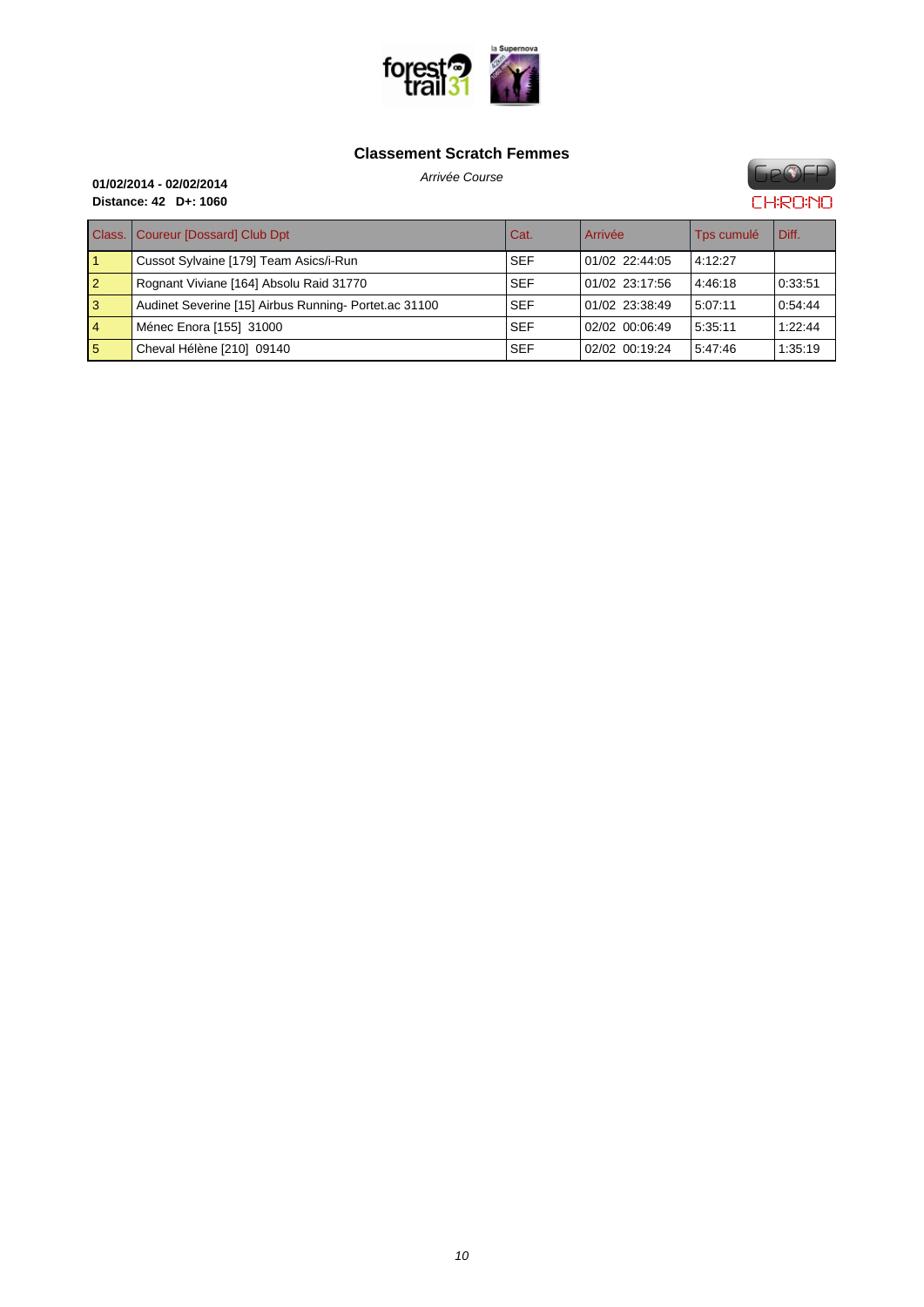

#### **[Classement ESH](http://www.foresttrail31.fr/)**

**GeOFP CHRONO** 

## Arrivée Course **01/02/2014 - 02/02/2014 Distance: 42 D+: 1060**

|                | Class.   Coureur [Dossard] Club Dpt   | Cat.       | Arrivée        | Tps cumulé | Diff.   |
|----------------|---------------------------------------|------------|----------------|------------|---------|
|                | Hardoy Pierre [226] Les Pottoks 64100 | <b>ESH</b> | 01/02 23:02:16 | 4:30:38    |         |
| $\overline{2}$ | Meyer Vincent [225] Les Pottoks 64990 | <b>ESH</b> | 01/02 23:04:49 | 4:33:11    | 0:02:33 |
| <b>3</b>       | Michallon Paul [232] 64480            | <b>ESH</b> | 01/02 23:07:40 | 4:36:02    | 0:05:24 |
| $\overline{4}$ | Vallee Kyrian [252] 31000             | <b>ESH</b> | 02/02 00:00:57 | 5:29:19    | 0.58:41 |

**Non classés ESH**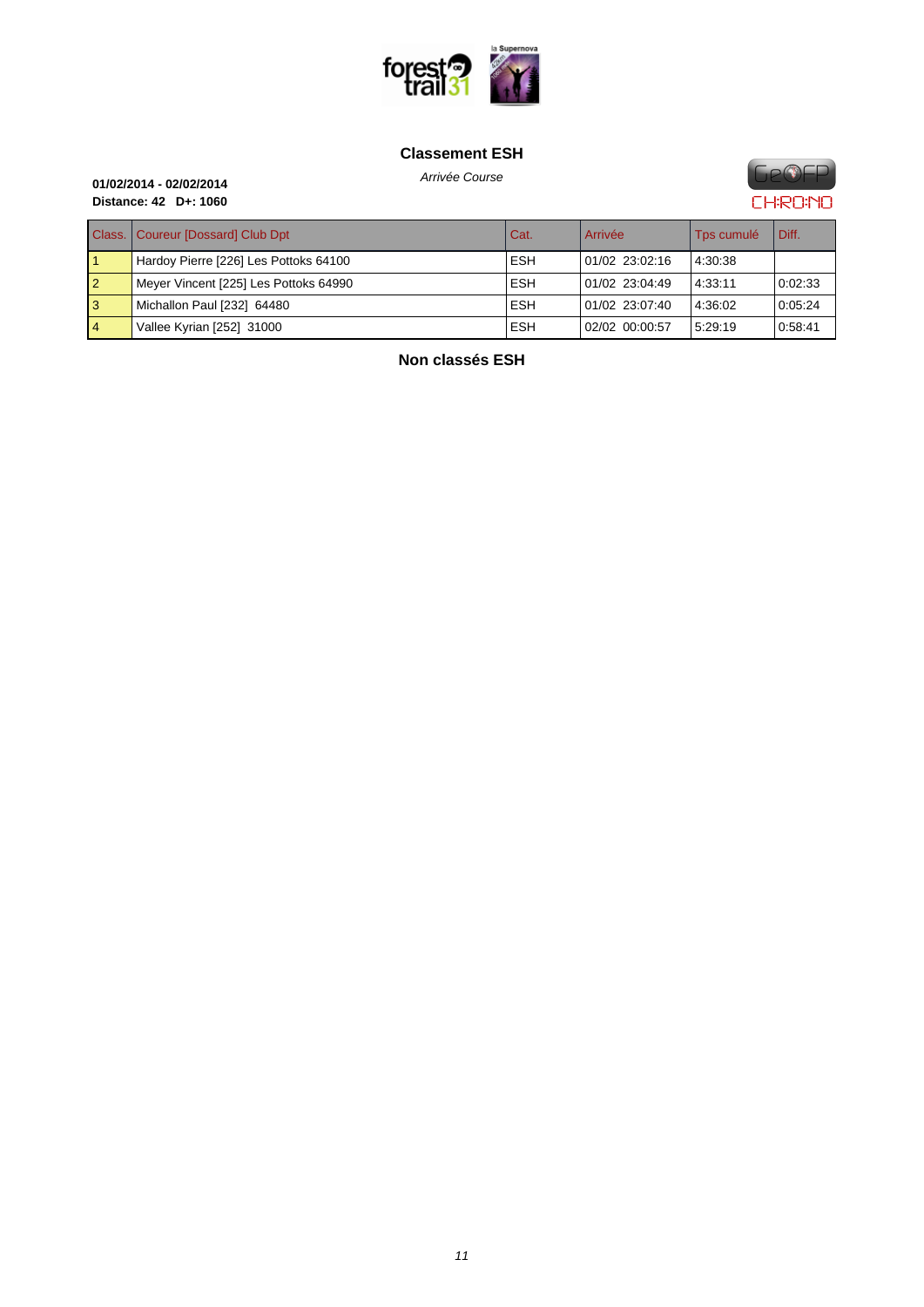

#### **[Classement SEF](http://www.foresttrail31.fr/)**

**GeOFP CHRONO** 

## Arrivée Course **01/02/2014 - 02/02/2014 Distance: 42 D+: 1060**

| Class.         | Coureur [Dossard] Club Dpt                           | Cat.       | Arrivée        | Tps cumulé | Diff.   |
|----------------|------------------------------------------------------|------------|----------------|------------|---------|
|                | Cussot Sylvaine [179] Team Asics/i-Run               | <b>SEF</b> | 01/02 22:44:05 | 4:12:27    |         |
| 12             | Rognant Viviane [164] Absolu Raid 31770              | <b>SEF</b> | 01/02 23:17:56 | 4:46:18    | 0:33:51 |
| <b>3</b>       | Audinet Severine [15] Airbus Running-Portet.ac 31100 | <b>SEF</b> | 01/02 23:38:49 | 5:07:11    | 0:54:44 |
| $\overline{4}$ | Ménec Enora [155] 31000                              | <b>SEF</b> | 02/02 00:06:49 | 5:35:11    | 1:22:44 |
| 5              | Cheval Hélène [210] 09140                            | <b>SEF</b> | 02/02 00:19:24 | 5:47:46    | 1:35:19 |

## **Non classés SEF**

| Coureur [Dossard] Club Dpt<br>Cat           |            |  |
|---------------------------------------------|------------|--|
| Marilyne Auffray [182] 31700                | l SEF      |  |
| Stephanie Corral [181] 69120                | <b>SEF</b> |  |
| Charlotte Roma [258] USTA Tonneins          | <b>SEF</b> |  |
| Clarisse Simansky [231] A Trois Tours 45800 | <b>SEF</b> |  |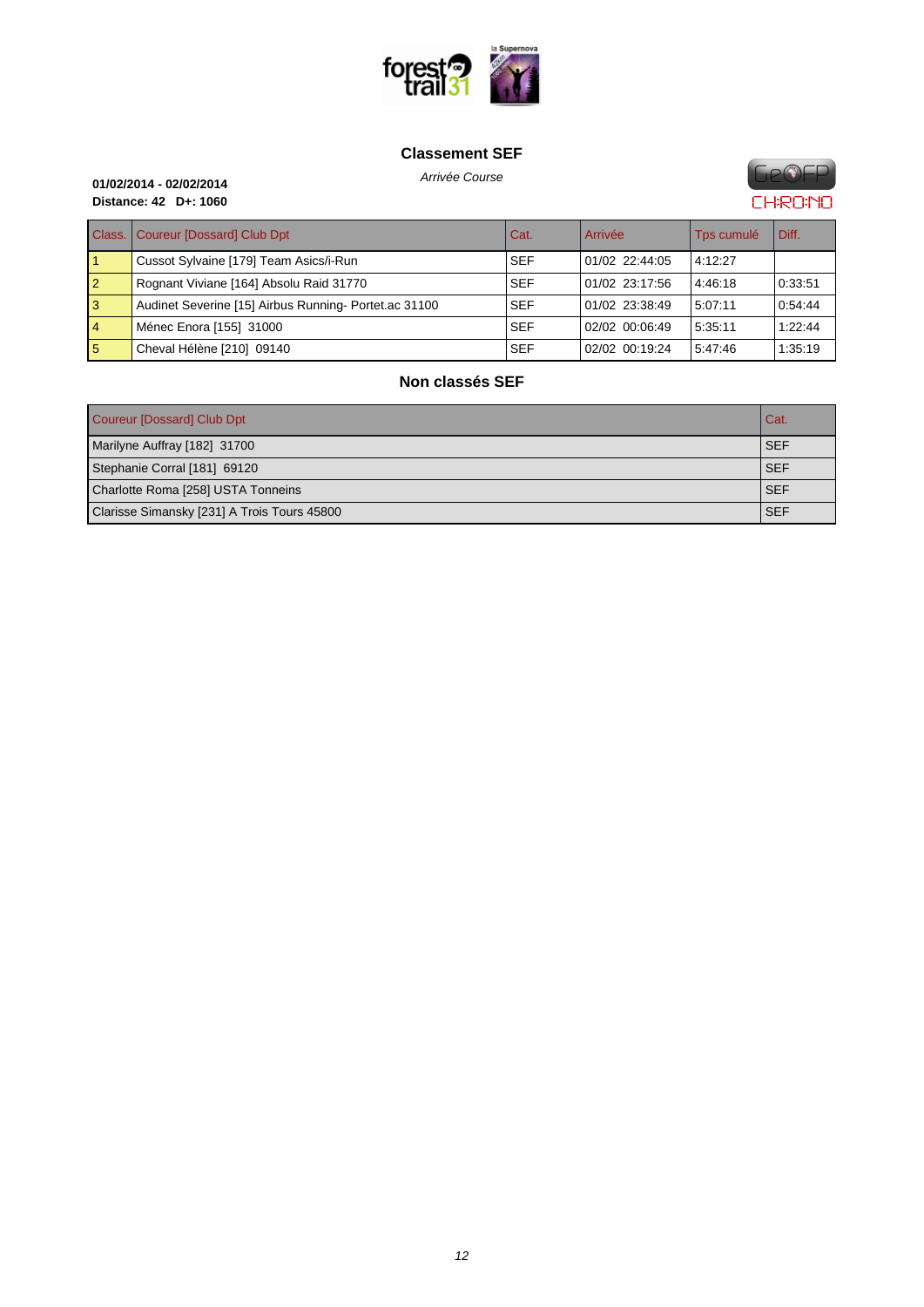

#### **[Classement SEH](http://www.foresttrail31.fr/)**



| Class.         | <b>Coureur [Dossard] Club Dpt</b>                                   | Cat.       | Arrivée        | Tps cumulé | Diff.   |
|----------------|---------------------------------------------------------------------|------------|----------------|------------|---------|
| $\mathbf{1}$   | Gault Emmanuel [180] Team Asics/i-Run                               | <b>SEH</b> | 01/02 21:49:53 | 3:18:15    |         |
| $\overline{2}$ | Miquel Nicolas [253] Running Olivan 31500                           | SEH        | 01/02 21:51:54 | 3:20:16    | 0:02:01 |
| 3              | Passerat Nahuel [45] 09120                                          | <b>SEH</b> | 01/02 22:01:34 | 3:29:56    | 0:11:41 |
| $\overline{4}$ | Reulet David [20] Boa 31480                                         | SEH        | 01/02 22:20:59 | 3:49:21    | 0:31:06 |
| 5              | Spiritato Jeremy [64] Billere Triathlon 64230                       | SEH        | 01/02 22:35:36 | 4:03:58    | 0:45:43 |
| 6              | Lefevre Laurent [242] 31410                                         | SEH        | 01/02 22:37:32 | 4:05:54    | 0:47:39 |
| 7              | Mathieu Erwan [108] Team L'infernal Trail Des Vosges / Ufo<br>31270 | SEH        | 01/02 22:38:27 | 4:06:49    | 0:48:34 |
| 8              | Roptin David [153] 31420                                            | <b>SEH</b> | 01/02 22:43:51 | 4:12:13    | 0:53:58 |
| 9              | Cariou Tristan [249] 22420                                          | <b>SEH</b> | 01/02 22:44:18 | 4:12:40    | 0:54:25 |
| 10             | Barthelemy Jean-Loup [19] Toujours Plus 31530                       | SEH        | 01/02 22:46:03 | 4:14:25    | 0:56:10 |
| 11             | Varona Grégoire [128] Acp Pamiers 09100                             | <b>SEH</b> | 01/02 22:46:37 | 4:14:59    | 0:56:44 |
| 12             | Clerbout Nicolas [256] Enfile tes baskets                           | SEH        | 01/02 22:54:59 | 4:23:21    | 1:05:06 |
| 13             | Loric Franck [236] 11452                                            | SEH        | 01/02 22:58:05 | 4:26:27    | 1:08:12 |
| 14             | Goury Julien [148] 16100                                            | SEH        | 01/02 22:59:07 | 4:27:29    | 1:09:14 |
| 15             | Thibaut Marc [204] Thibaut Family's 31240                           | SEH        | 01/02 22:59:31 | 4:27:53    | 1.09.38 |
| 16             | Fuster Fernando [186] Tuc-Triathlon 31000                           | SEH        | 01/02 22:59:57 | 4:28:19    | 1:10:04 |
| 17             | Amice Sébastien [84] Mach3 Triathlon 38200                          | <b>SEH</b> | 01/02 23:00:02 | 4:28:24    | 1:10:09 |
| 18             | Nieradka Pierre [250] 31000                                         | <b>SEH</b> | 01/02 23:02:07 | 4:30:29    | 1:12:14 |
| 19             | Zecchin Rémy [203] 11600                                            | SEH        | 01/02 23:03:06 | 4:31:28    | 1:13:13 |
| 20             | Passerat Nans [221] 09120                                           | <b>SEH</b> | 01/02 23:03:07 | 4:31:29    | 1:13:14 |
| 21             | Bardou Xavier [116] 31490                                           | SEH        | 01/02 23:05:20 | 4:33:42    | 1:15:27 |
| 22             | Joly Aymerik [140] Aucun 31530                                      | <b>SEH</b> | 01/02 23:06:05 | 4:34:27    | 1:16:12 |
| 23             | Joncour Woody [220] 31360                                           | SEH        | 01/02 23:08:59 | 4:37:21    | 1:19:06 |
| 24             | Agostini Christophe [83] 20000                                      | <b>SEH</b> | 01/02 23:11:14 | 4:39:36    | 1:21:21 |
| 25             | Ferrer Lenny [101] 31400                                            | <b>SEH</b> | 01/02 23:11:23 | 4:39:45    | 1:21:30 |
| 26             | Abellaneda Jérôme [254] Spiridon Club Pays d'Olmes                  | <b>SEH</b> | 01/02 23:11:26 | 4:39:48    | 1.21.33 |
| 27             | Jaffre Stéphane [78] Sauvagnon 64 64230                             | SEH        | 01/02 23:13:16 | 4:41:38    | 1:23:23 |
| 28             | Fauvel Mathieu [11] 31520                                           | <b>SEH</b> | 01/02 23:17:43 | 4:46:05    | 1:27:50 |
| 29             | Regereau Nicolas [173] Bon Pied Bon Oeil 31750                      | <b>SEH</b> | 01/02 23:18:01 | 4:46:23    | 1.28:08 |
| 30             | Lega Gregory [98] Billére Athlétic Triathlon 64140                  | <b>SEH</b> | 01/02 23:20:44 | 4:49:06    | 1:30:51 |
| 31             | Sylvestre Pascal [247] 1er Régiment Du Train Parachutiste 31470     | <b>SEH</b> | 01/02 23:22:11 | 4:50:33    | 1:32:18 |
| 32             | Marty Benjamin [29] Ca Balma 31130                                  | <b>SEH</b> | 01/02 23:22:51 | 4:51:13    | 1:32:58 |
| 33             | Oriol Mathieu [33] Hiwa Distribution 31 200                         | <b>SEH</b> | 01/02 23:25:21 | 4:53:43    | 1:35:28 |
| 34             | Van-Droogenbroeck Xavier [152] 31400                                | SEH        | 01/02 23:26:54 | 4:55:16    | 1:37:01 |
| 35             | Foucoin Florian [28] 31810                                          | <b>SEH</b> | 01/02 23:29:44 | 4:58:06    | 1:39:51 |
| 36             | Presson Guillaume [156] 31400                                       | <b>SEH</b> | 01/02 23:34:24 | 5:02:46    | 1:44:31 |
| 37             | Apastegui Alejandro [212] 43008                                     | <b>SEH</b> | 01/02 23:36:33 | 5:04:55    | 1:46:40 |
| 38             | Picarougne Luc [142] Portet Athletic Club 31270                     | <b>SEH</b> | 01/02 23:41:23 | 5:09:45    | 1:51:30 |
| 39             | Ulvoas Vincent [218] 31300                                          | <b>SEH</b> | 01/02 23:41:38 | 5:10:00    | 1:51:45 |
| 40             | Lacrampe Julien [168] Orteil En Pointe Aussone 31840                | <b>SEH</b> | 01/02 23:42:28 | 5:10:50    | 1:52:35 |
| 41             | Zwolinski Sylvain [137] 31530                                       | <b>SEH</b> | 01/02 23:42:50 | 5:11:12    | 1:52:57 |
| 42             | Caradec Denis [37] Portet Athletic Club 31120                       | SEH        | 01/02 23:44:25 | 5:12:47    | 1:54:32 |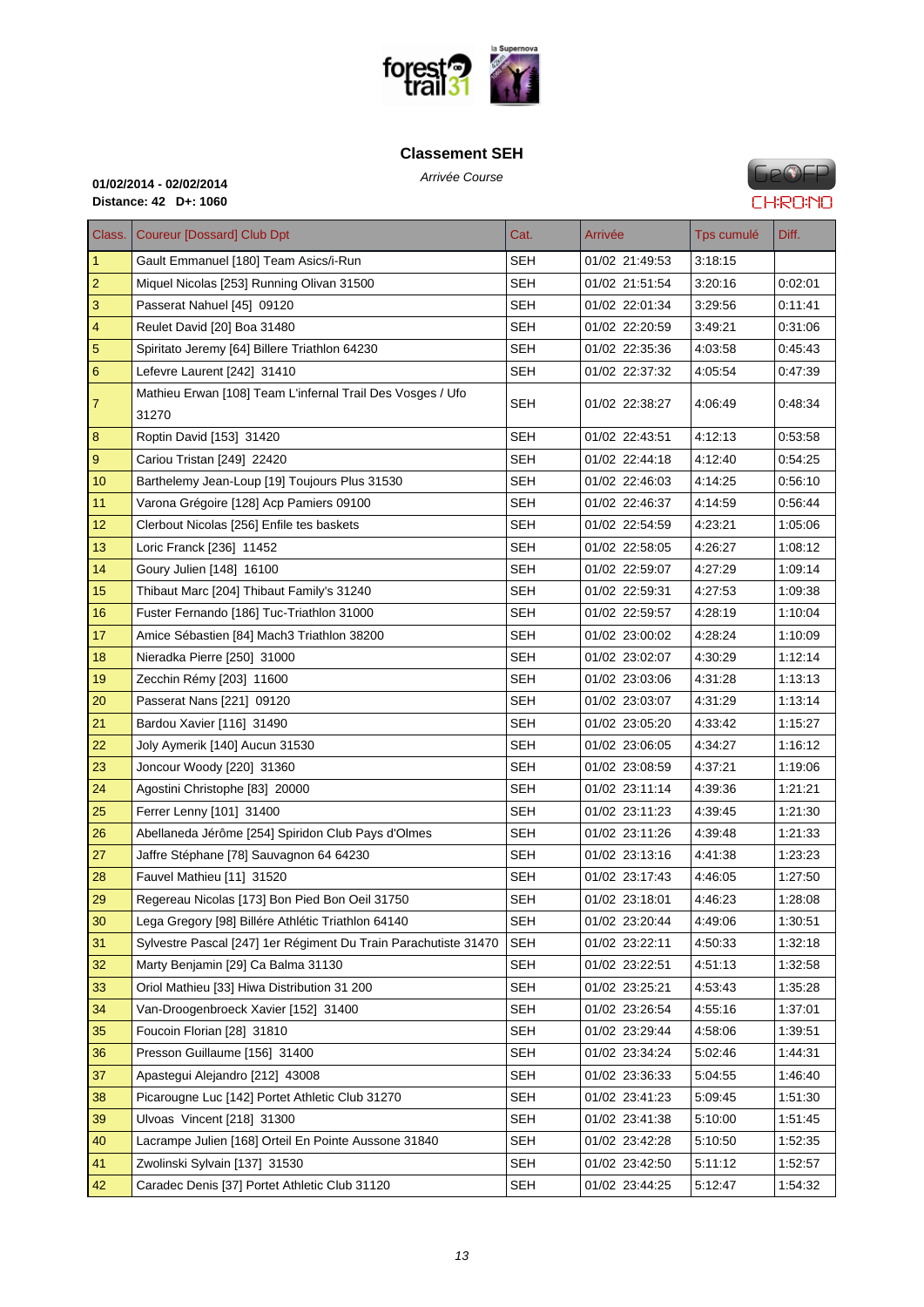| Class. | <b>Coureur [Dossard] Club Dpt</b>                     | Cat.       | Arrivée        | Tps cumulé | Diff.   |
|--------|-------------------------------------------------------|------------|----------------|------------|---------|
| 43     | Dhorne Emmanuel [109] 31700                           | <b>SEH</b> | 01/02 23:44:46 | 5:13:08    | 1:54:53 |
| 44     | Molene Cyrille [133] Triathlon Club Montauban 82000   | <b>SEH</b> | 01/02 23:45:29 | 5:13:51    | 1:55:36 |
| 45     | Pavageau Jean-Philippe [151] 85170                    | SEH        | 01/02 23:45:33 | 5:13:55    | 1:55:40 |
| 46     | Lafont Henri [3] 31300                                | <b>SEH</b> | 01/02 23:51:28 | 5:19:50    | 2:01:35 |
| 47     | Riot Nicolas [161] 31470                              | SEH        | 01/02 23:51:38 | 5:20:00    | 2:01:45 |
| 48     | Guerin Sebastien [42] 31330                           | SEH        | 01/02 23:52:05 | 5:20:27    | 2:02:12 |
| 49     | Lacaille Laurent [86] 32600                           | <b>SEH</b> | 01/02 23:53:18 | 5:21:40    | 2:03:25 |
| 50     | Huger Nicolas [18] 31300                              | <b>SEH</b> | 01/02 23:53:39 | 5:22:01    | 2:03:46 |
| 51     | Masotti Fabio [257] Cani sciolti                      | <b>SEH</b> | 01/02 23:54:18 | 5:22:40    | 2:04:25 |
| 52     | Combres Frederic [7] 31200                            | <b>SEH</b> | 01/02 23:57:04 | 5:25:26    | 2:07:11 |
| 53     | Charlette Jimmy [105] 974 18000                       | <b>SEH</b> | 01/02 23:58:26 | 5:26:48    | 2:08:33 |
| 54     | Pagès Adrien [251] 31300                              | SEH        | 01/02 23:59:40 | 5:28:02    | 2:09:47 |
| 55     | Debeir Clément [81] P'tites Saucisses 31000           | <b>SEH</b> | 02/02 00:12:13 | 5:40:35    | 2:22:20 |
| 56     | Germain Laurent [71] 12200                            | <b>SEH</b> | 02/02 00:12:37 | 5:40:59    | 2:22:44 |
| 57     | Cans Gregory [91] 31460                               | <b>SEH</b> | 02/02 00:14:18 | 5:42:40    | 2:24:25 |
| 58     | Cans Yannick [92] 31460                               | <b>SEH</b> | 02/02 00:14:21 | 5:42:43    | 2:24:28 |
| 59     | Laree Cedric [14] 31380                               | <b>SEH</b> | 02/02 00:16:20 | 5:44:42    | 2:26:27 |
| 60     | Valentin William [94] 75020                           | <b>SEH</b> | 02/02 00:17:48 | 5:46:10    | 2:27:55 |
| 61     | Maxor Olivier [245] 31590                             | <b>SEH</b> | 02/02 00:21:00 | 5:49:22    | 2:31:07 |
| 62     | Milon Jonathan [68] 91450                             | SEH        | 02/02 00:21:28 | 5:49:50    | 2:31:35 |
| 63     | Mangin Xavier [51] 75012                              | SEH        | 02/02 00:22:20 | 5:50:42    | 2:32:27 |
| 64     | Tachon Pierre-Yves [111] Eppg Triathlon Club 93 92500 | SEH        | 02/02 00:22:23 | 5:50:45    | 2:32:30 |
| 65     | Nogaret Benjamin [69] 12850                           | <b>SEH</b> | 02/02 00:28:20 | 5:56:42    | 2:38:27 |
| 66     | Garrigues Gilles [63] Thepachteam 31790               | <b>SEH</b> | 02/02 00:30:26 | 5:58:48    | 2:40:33 |
| 67     | Lochouarn Christian [65] The Pach Team 31380          | SEH        | 02/02 00:30:33 | 5:58:55    | 2:40:40 |
| 68     | Garrigues Pierre [62] The Pach Team 31150             | <b>SEH</b> | 02/02 00:30:36 | 5:58:58    | 2:40:43 |
| 69     | Allaix Damien [224] 31770                             | <b>SEH</b> | 02/02 00:31:14 | 5:59:36    | 2:41:21 |
| 70     | Ometto David [144] 31620                              | <b>SEH</b> | 02/02 00:37:15 | 6:05:37    | 2:47:22 |
| 71     | Dumoulin Franck [145] 31170                           | <b>SEH</b> | 02/02 00:37:24 | 6:05:46    | 2:47:31 |
| 72     | Roland Eric [32] 31600                                | SEH        | 02/02 00:50:19 | 6:18:41    | 3:00:26 |
| 73     | Jannequin Hugues [8] 31410                            | <b>SEH</b> | 02/02 00:52:15 | 6:20:37    | 3:02:22 |
| 74     | Le Bansais Pierre [195] 31400                         | <b>SEH</b> | 02/02 01:02:58 | 6:31:20    | 3:13:05 |
| 75     | Frinzine Emmanuel [202] 31500                         | <b>SEH</b> | 02/02 01:03:04 | 6:31:26    | 3:13:11 |
| 76     | Gerlin Michael [57] Gerlin 31400                      | SEH        | 02/02 01:05:32 | 6:33:54    | 3:15:39 |
| 77     | Alcayna Cédric [255]                                  | SEH        | 02/02 01:05:36 | 6:33:58    | 3:15:43 |

## **Non classés SEH**

| Coureur [Dossard] Club Dpt                         | Cat.       |
|----------------------------------------------------|------------|
| Sébastien Alvarez [44] / 31300                     | <b>SEH</b> |
| Brice Bonhomme [25] 19100                          | <b>SEH</b> |
| Yonie Cayeux [241] 31470                           | <b>SEH</b> |
| Alexandre Delmarre [74] 31700                      | <b>SEH</b> |
| Mathieu Ganseman [136] 81300                       | <b>SEH</b> |
| Gregory Gerlin [190] Team Gerlin 31770             | <b>SEH</b> |
| Thomas Hamdadou [99] 31590                         | <b>SEH</b> |
| Yann Labit [119] 31400                             | <b>SEH</b> |
| Stephane Lemperier [30] Portet Athletic Club 31140 | <b>SEH</b> |
| Sébastien Milon [50] 75016                         | <b>SEH</b> |
| Tristan Mur [199] 31600                            | <b>SEH</b> |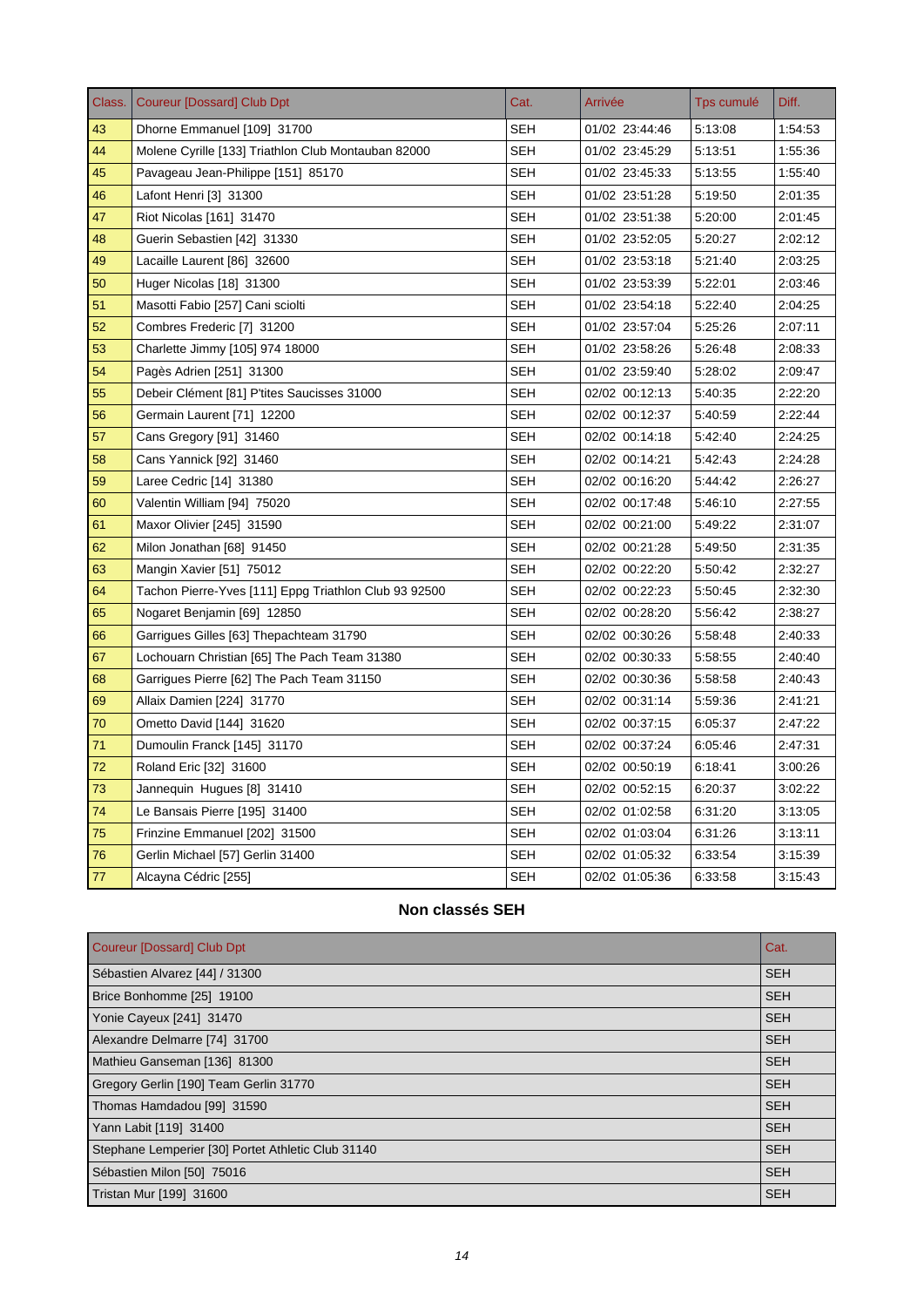| Coureur [Dossard] Club Dpt                                | Cat.       |
|-----------------------------------------------------------|------------|
| Jaroslaw Napora [208] 47000                               | <b>SEH</b> |
| Charles Payet [104] 974 31000                             | <b>SEH</b> |
| Christophe Rodriguez [229] 09500                          | <b>SEH</b> |
| Benjamin Vallee [243] 31000                               | <b>SEH</b> |
| Yannick Vandomel [149] 32600                              | <b>SEH</b> |
| Sebastien Verdeau-Borne [110] Castelnau Mojito Team 31620 | <b>SEH</b> |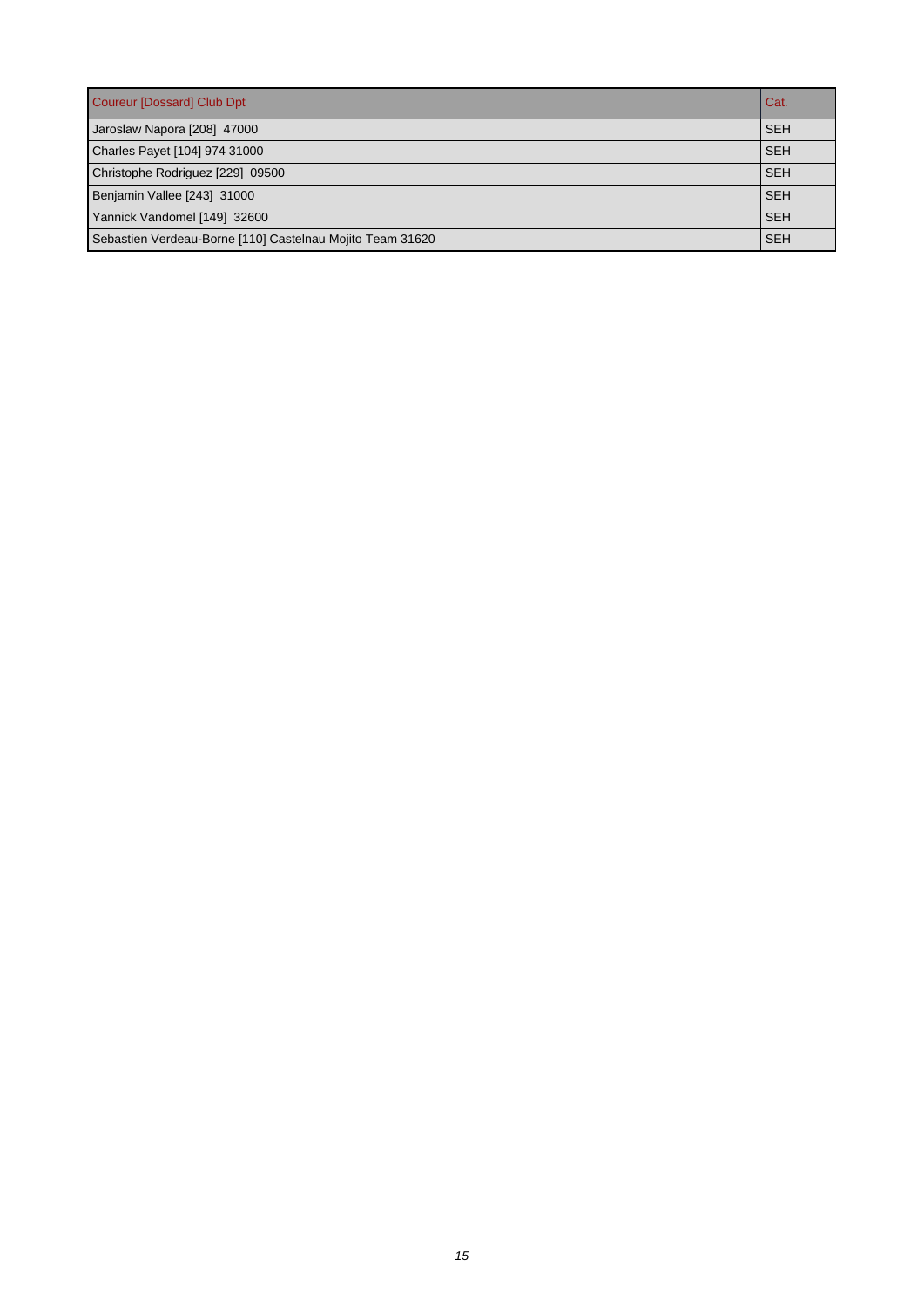

#### **[Classement V1F](http://www.foresttrail31.fr/)**

Arrivée Course **01/02/2014 - 02/02/2014 Distance: 42 D+: 1060**

**Ge®EP CHRONO** 

#### **Non classés V1F**

| Coureur [Dossard] Club Dpt       | <b>Cat.</b> |
|----------------------------------|-------------|
| Alice Pretot [213] Rapetou 33210 | V1F         |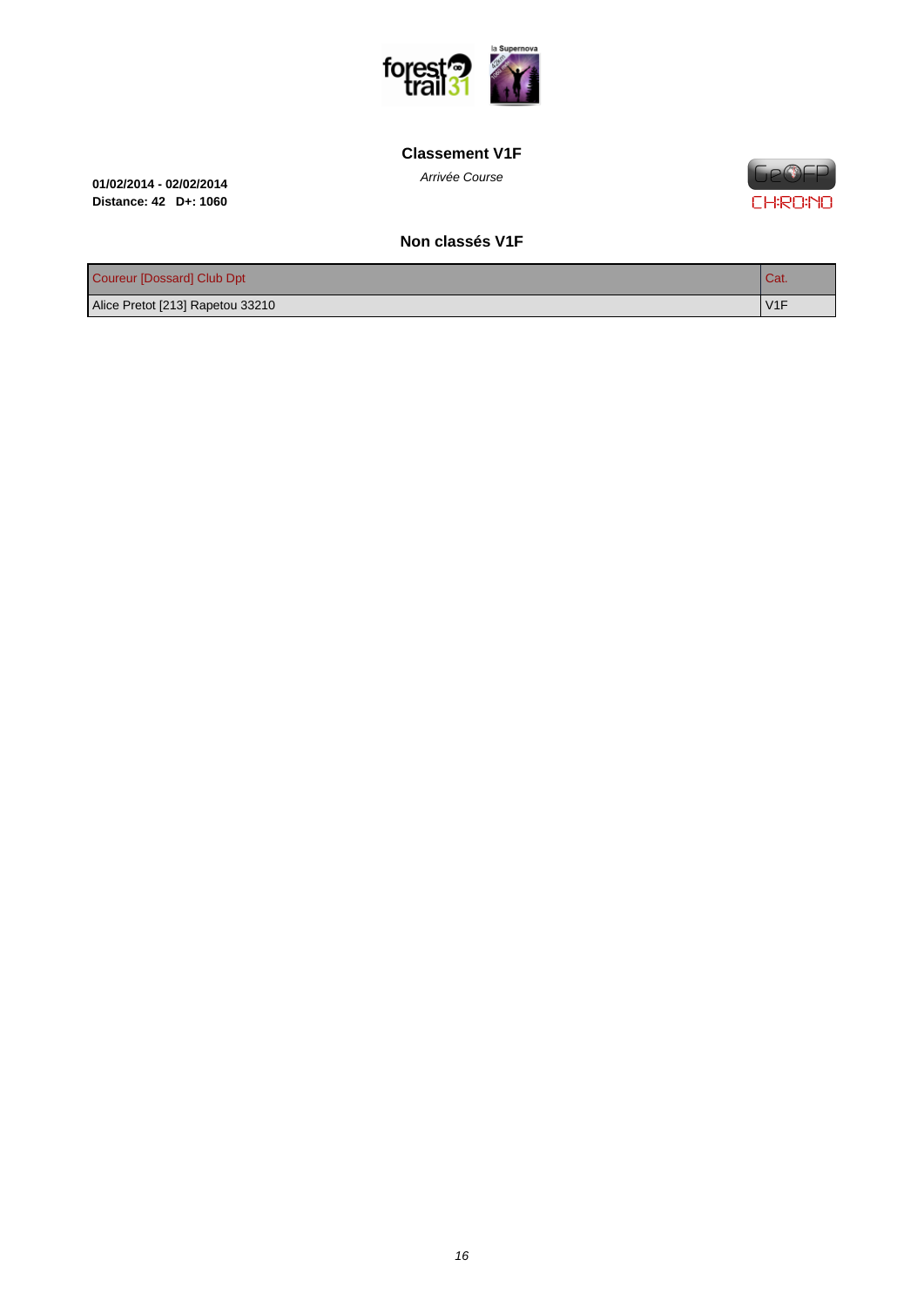

#### **[Classement V1H](http://www.foresttrail31.fr/)**



| Class. I       | <b>Coureur [Dossard] Club Dpt</b>                            | Cat.             | Arrivée        | Tps cumulé | Diff.   |
|----------------|--------------------------------------------------------------|------------------|----------------|------------|---------|
| $\mathbf{1}$   | Arribe Herve [49] Esclops D'azun 64260                       | V <sub>1</sub> H | 01/02 22:05:26 | 3:33:48    |         |
| $\overline{2}$ | James Peter [36] Airuns 31530                                | V <sub>1</sub> H | 01/02 22:16:24 | 3:44:46    | 0:10:58 |
| 3              | Morin Phlippe [187] Athle 632 31100                          | V1H              | 01/02 22:40:16 | 4:08:38    | 0:34:50 |
| 4              | Laborier Guillaume [82] Mach3 Triathlon 69560                | V <sub>1</sub> H | 01/02 22:42:45 | 4:11:07    | 0.37:19 |
| 5              | Gaillard Pascal [259]                                        | V1H              | 01/02 22:45:27 | 4:13:49    | 0:40:01 |
| 6              | Favre Christophe [122] 11000                                 | V <sub>1</sub> H | 01/02 22:46:42 | 4:15:04    | 0:41:16 |
| 7              | Borgna Richard [215] 82000                                   | V <sub>1</sub> H | 01/02 22:47:39 | 4:16:01    | 0:42:13 |
| 8              | Buron Eric [159] 31120                                       | V <sub>1</sub> H | 01/02 22:47:46 | 4:16:08    | 0:42:20 |
| 9              | Sabarros Patrick [21] 31100                                  | V <sub>1</sub> H | 01/02 22:51:05 | 4:19:27    | 0.45.39 |
| 10             | Roques Christophe [80] Orteil En Pointe 31270                | V1H              | 01/02 22:57:48 | 4:26:10    | 0:52:22 |
| 11             | Bare Frederic [131] 31470                                    | V <sub>1</sub> H | 01/02 23:02:44 | 4:31:06    | 0:57:18 |
| 12             | Darcial Bruno [130] 31100                                    | V1H              | 01/02 23:03:00 | 4:31:22    | 0.57.34 |
| 13             | Faurous Henri [88] 47340                                     | V1H              | 01/02 23:04:46 | 4:33:08    | 0.59.20 |
| 14             | Salendres Jean-Christophe [56] Zinzins Des Coteaux 31 31140  | V1H              | 01/02 23:10:34 | 4:38:56    | 1:05:08 |
| 15             | Christian Processe Processe [196] 31270                      | V <sub>1</sub> H | 01/02 23:12:24 | 4:40:46    | 1.06.58 |
| 16             | Bombre Frederic [100] Aigles De Pau 64110                    | V1H              | 01/02 23:12:45 | 4:41:07    | 1:07:19 |
| 17             | Loubix Christian [123] La Montheze 64450                     | V <sub>1</sub> H | 01/02 23:13:11 | 4:41:33    | 1:07:45 |
| 18             | Melac Olivier [134] Vtt Le Pouget 34230                      | V <sub>1</sub> H | 01/02 23:14:15 | 4:42:37    | 1:08:49 |
| 19             | Marin Christophe [175] As Air France 31170                   | V <sub>1</sub> H | 01/02 23:22:41 | 4:51:03    | 1:17:15 |
| 20             | Mercadier Rody [5] 31240                                     | V <sub>1</sub> H | 01/02 23:24:05 | 4:52:27    | 1:18:39 |
| 21             | Talbi Kader [191] Airbus Running 82600                       | V1H              | 01/02 23:31:38 | 5:00:00    | 1:26:12 |
| 22             | Bosc Charles [95] 31590                                      | V <sub>1</sub> H | 01/02 23:32:58 | 5:01:20    | 1.27:32 |
| 23             | Tisnerat Pascal [233] Luchon Aneto Trail 31440               | V1H              | 01/02 23:39:59 | 5:08:21    | 1:34:33 |
| 24             | Bonzom Stephane [162] 65130                                  | V <sub>1</sub> H | 01/02 23:40:16 | 5:08:38    | 1:34:50 |
| 25             | Bousquet Sébastien [154] 31770                               | V1H              | 01/02 23:40:28 | 5:08:50    | 1:35:02 |
| 26             | Narouta Alexei [184] 31140                                   | V <sub>1</sub> H | 01/02 23:42:06 | 5:10:28    | 1:36:40 |
| 27             | Malpel Thierry [234] Orteil En Pointe / Team Raidlight 31530 | V1H              | 01/02 23:43:37 | 5:11:59    | 1:38:11 |
| 28             | Petillon Philippe [198] 31000                                | V <sub>1</sub> H | 01/02 23:44:33 | 5:12:55    | 1:39:07 |
| 29             | Arcidet Jean-Michel [118] 31530                              | V <sub>1</sub> H | 01/02 23:44:50 | 5:13:12    | 1:39:24 |
| 30             | Perrocheau Charles-Henri [139] Trathlon Club Montauban 82000 | V1H              | 01/02 23:45:26 | 5:13:48    | 1:40:00 |
| 31             | Desbets Jean Philippe [207] Trail Du Magnoac 65230           | V <sub>1</sub> H | 01/02 23:47:01 | 5:15:23    | 1:41:35 |
| 32             | Dayries Christophe [72] Billère Athletic Triathlon 64000     | V1H              | 01/02 23:47:28 | 5:15:50    | 1:42:02 |
| 33             | Tuyaa-Boustuque Olivier [48] 31380                           | V <sub>1</sub> H | 01/02 23:49:36 | 5:17:58    | 1:44:10 |
| 34             | Noblet Sebastien [209] 92150                                 | V <sub>1</sub> H | 01/02 23:51:41 | 5:20:03    | 1:46:15 |
| 35             | Ribaut Stephane [75] 31470                                   | V <sub>1</sub> H | 01/02 23:51:51 | 5:20:13    | 1:46:25 |
| 36             | Balao Jean Noel [76] Sauvagnon 64 64230                      | V <sub>1</sub> H | 02/02 00:02:48 | 5:31:10    | 1:57:22 |
| 37             | Pinaud Claude [185] Continental 31490                        | V <sub>1</sub> H | 02/02 00:11:43 | 5:40:05    | 2:06:17 |
| 38             | Vie Patrick [126] Jogging Club Seyssois 31600                | V <sub>1</sub> H | 02/02 00:13:50 | 5:42:12    | 2:08:24 |
| 39             | Sapet Christophe [93] Splach Athlé 31470                     | V <sub>1</sub> H | 02/02 00:14:15 | 5:42:37    | 2:08:49 |
| 40             | Baudoin Fulbert [12] 31380                                   | V <sub>1</sub> H | 02/02 00:16:11 | 5:44:33    | 2:10:45 |
| 41             | Schmitz Jean-René [89] Amicale Ceat 31130                    | V <sub>1</sub> H | 02/02 00:17:37 | 5:45:59    | 2:12:11 |
| 42             | Parisaux Pierre [169] 31650                                  | V <sub>1</sub> H | 02/02 00:17:58 | 5:46:20    | 2:12:32 |
| 43             | Bousquet Guy [167] 31150                                     | V <sub>1</sub> H | 02/02 00:20:03 | 5:48:25    | 2:14:37 |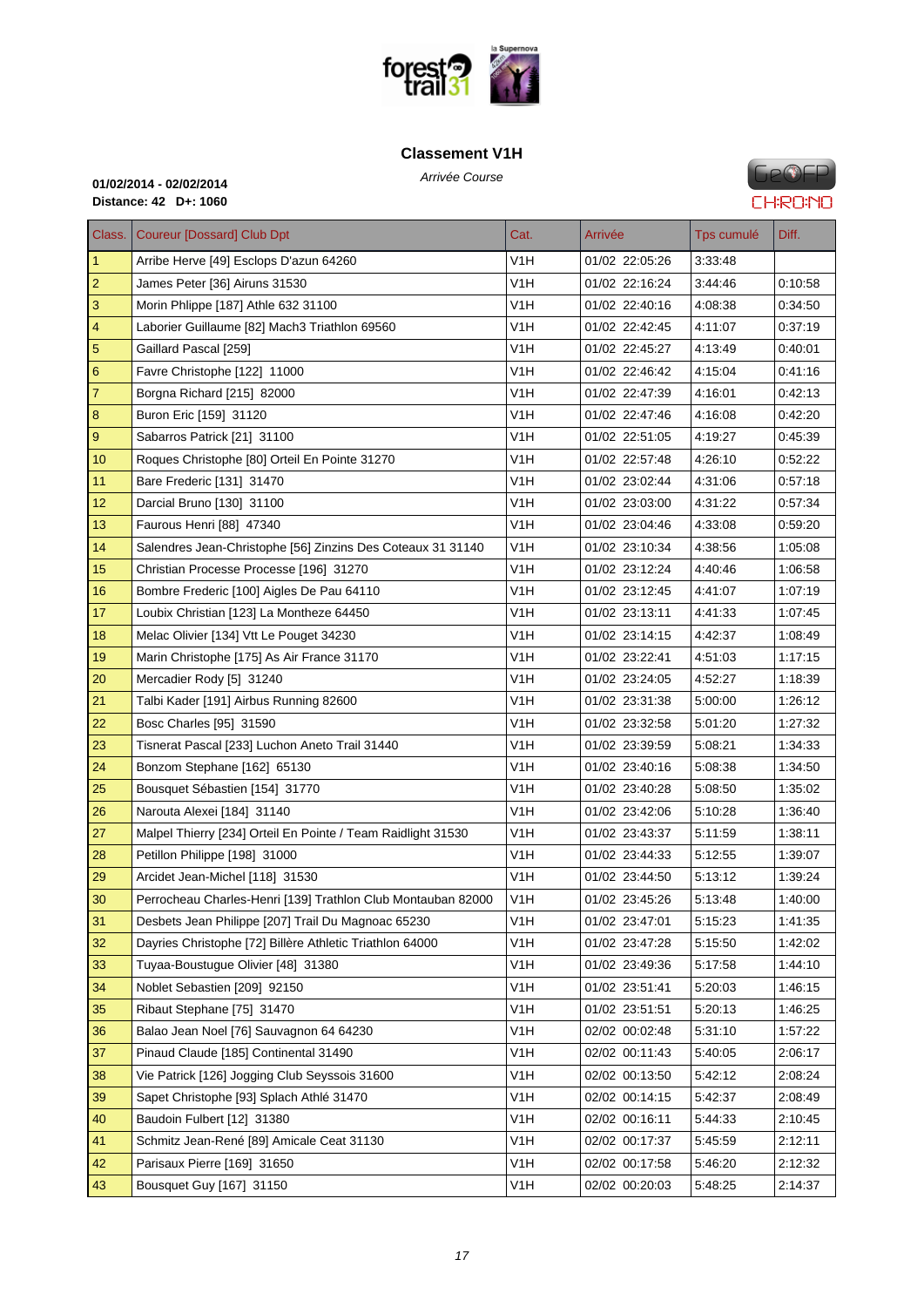| Class. | <b>Coureur [Dossard] Club Dpt</b>               | Cat. | Arrivée        | Tps cumulé | Diff.   |
|--------|-------------------------------------------------|------|----------------|------------|---------|
| 44     | Oswald Laurent [85] Toulouse Triathlon 31150    | V1H  | 02/02 00:21:08 | 5.49.30    | 2:15:42 |
| 45     | Zan Bi Glaï [59] Vive La Bretagne Libre 31200   | V1H  | 02/02 00:22:51 | 5:51:13    | 2:17:25 |
| 46     | Machado Simon [58] 31400                        | V1H  | 02/02 00:24:12 | 5:52:34    | 2:18:46 |
| 47     | Blaquieres Nicolas [24] 81800                   | V1H  | 02/02 00:24:18 | 5:52:40    | 2:18:52 |
| 48     | Doody William [237] 31100                       | V1H  | 02/02 00:31:17 | 5:59:39    | 2:25:51 |
| 49     | Monteil Luc [170] Zorg Area 31170               | V1H  | 02/02 00:37:11 | 6:05:33    | 2:31:45 |
| 50     | Cazaux Stéphane [6] Lamasquère 31600            | V1H  | 02/02 00:52:18 | 6:20:40    | 2:46:52 |
| 51     | Kerouanton Loïc [172] 31820                     | V1H  | 02/02 00:57:22 | 6:25:44    | 2:51:56 |
| 52     | Deschamp Bruno [112] 31620                      | V1H  | 02/02 00:59:51 | 6:28:13    | 2:54:25 |
| 53     | Eymard Nicolas [113] Mojito Team 31620          | V1H  | 02/02 00:59:56 | 6:28:18    | 2:54:30 |
| 54     | Villette Francois [26] Ca Va S'arranger ! 19100 | V1H  | 02/02 01:00:49 | 6:29:11    | 2:55:23 |
| 55     | Setzes Fabrice [238] Courir à Montech 82100     | V1H  | 02/02 01:04:40 | 6:33:02    | 2:59:14 |

# **Non classés V1H**

| <b>Coureur [Dossard] Club Dpt</b>                    | Cat. |
|------------------------------------------------------|------|
| Jean Baptiste Belin [189] Portet Athlétic Club 31600 | V1H  |
| David Bonzom [166] 65130                             | V1H  |
| Frederic Cantraine [201] 31880                       | V1H  |
| Nicolas Chomette [79] Portet Athletic Club 31000     | V1H  |
| Lionel Colombain [211] Satuc 31400                   | V1H  |
| Stéphane Delpech [53] Trail Train Team 33190         | V1H  |
| Laurent Durvelle [27] Séméac Olympique 65000         | V1H  |
| Laurent Gillier [244] 40280                          | V1H  |
| Franck Larroque [174] 31470                          | V1H  |
| Philippe Pasquiou [228] Ce Aircelle 31820            | V1H  |
| Harry Payet [158] 974 97400                          | V1H  |
| Stephane Pirolley [16] 31600                         | V1H  |
| Guillaume Serin [22] 31700                           | V1H  |
| Thibault Serre [1] 47000                             | V1H  |
| Manuel Vidal Gonzalez [121] Airbus Running 31700     | V1H  |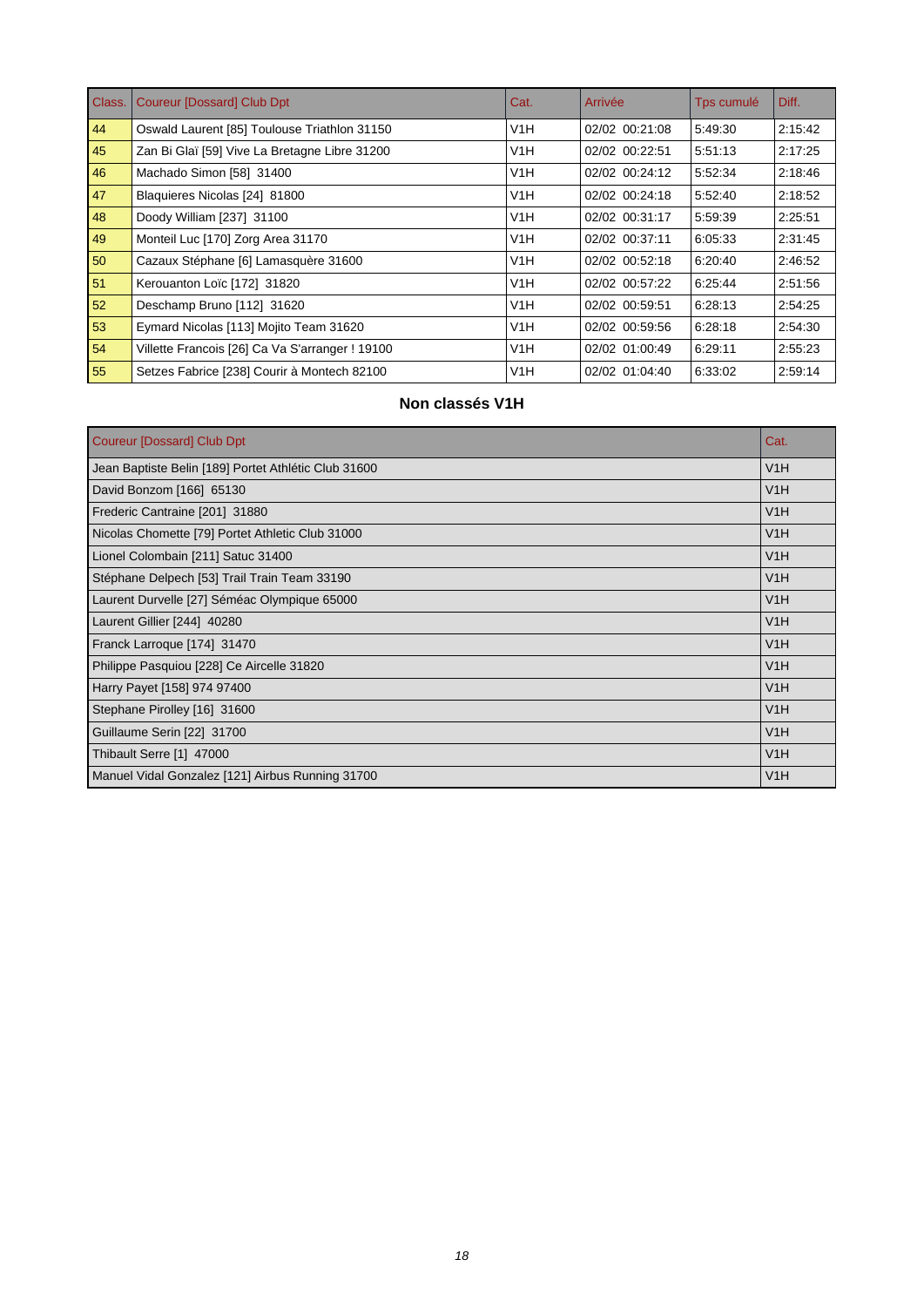

#### **[Classement V2F](http://www.foresttrail31.fr/)**

Arrivée Course **01/02/2014 - 02/02/2014 Distance: 42 D+: 1060**

**Ge®EP CHRONO** 

#### **Non classés V2F**

| Coureur [Dossard] Club Dpt          | I Cat.           |
|-------------------------------------|------------------|
| Evelyne Ruchaud [61] Sua Agen 47160 | V <sub>2</sub> F |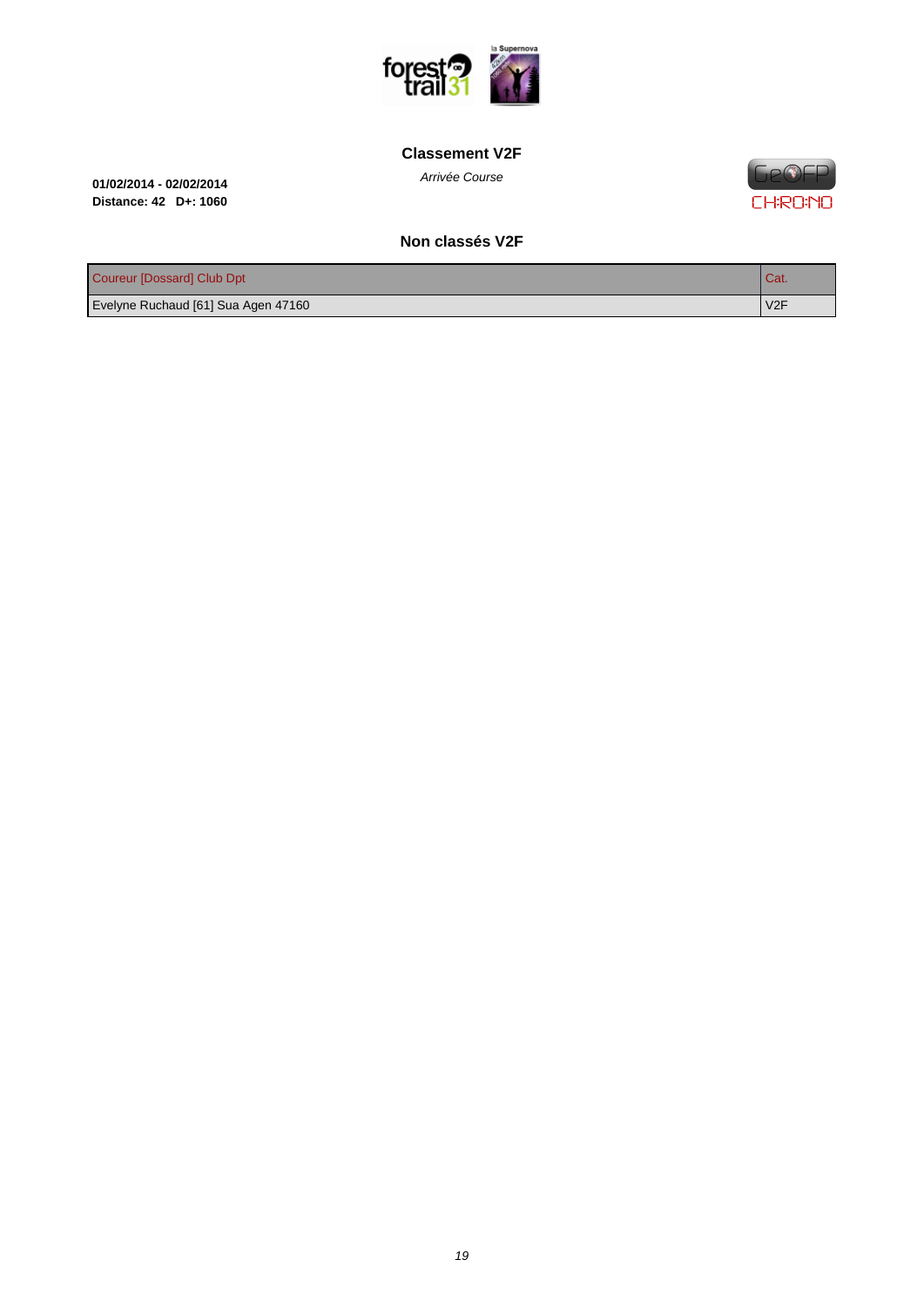

#### **[Classement V2H](http://www.foresttrail31.fr/)**

Arrivée Course **01/02/2014 - 02/02/2014 Distance: 42 D+: 1060**

# **FIP®FP CHRONO**

| Class.         | <b>Coureur [Dossard] Club Dpt</b>                       | Cat. | Arrivée        | Tps cumulé | Diff.   |
|----------------|---------------------------------------------------------|------|----------------|------------|---------|
| $\vert$ 1      | Harguindeguy Laurent [102] Xiberotarrak 64570           | V2H  | 01/02 22:40:38 | 4:09:00    |         |
| 2              | Raffel Christophe [235] Cosatrail Toulousain 31240      | V2H  | 01/02 23:00:37 | 4:28:59    | 0:19:59 |
| 3              | Brandibas Daniel [13] Pass Running 31270                | V2H  | 01/02 23:38:53 | 5:07:15    | 0.58:15 |
| $\vert$ 4      | Tupin Manu [43] Portet Athletic Club 31400              | V2H  | 01/02 23:41:28 | 5:09:50    | 1:00:50 |
| $\overline{5}$ | Picou Gilles [206] Entre 2 Déchirures 31450             | V2H  | 01/02 23:42:00 | 5:10:22    | 1:01:22 |
| 6              | Jardat Hugues [150] 31820                               | V2H  | 01/02 23:45:04 | 5:13:26    | 1:04:26 |
| 7              | Vidal Georges [246] 31830                               | V2H  | 02/02 00:02:45 | 5:31:07    | 1:22:07 |
| 8              | Pinchon Gilbert [55] Les Zinzins Des Coteaux 31 31140   | V2H  | 02/02 00:05:00 | 5:33:22    | 1:24:22 |
| 9              | Scanzi Francis [35] Les Amis Du Pioch Labruguière 81290 | V2H  | 02/02 00:08:40 | 5:37:02    | 1:28:02 |
| 10             | Vidalenc Laurent [125] Les Astropodes 31280             | V2H  | 02/02 00:17:43 | 5:46:05    | 1:37:05 |
| 11             | Deles Thierry [46] 31770                                | V2H  | 02/02 00:47:33 | 6:15:55    | 2:06:55 |
| 12             | Oms Patrick [177] 31770                                 | V2H  | 02/02 00:47:36 | 6:15:58    | 2:06:58 |
| 13/            | Hubert Thierry [31] Courir A Fontenilles 31490          | V2H  | 02/02 00:50:14 | 6:18:36    | 2:09:36 |

#### **Non classés V2H**

| Coureur [Dossard] Club Dpt                     | Cat. |
|------------------------------------------------|------|
| René Chivallier [23] 31600                     | V2H  |
| Jean-Marc Delgado [39] Aspom 33130             | V2H  |
| Patrice Lucas [205] 31180                      | V2H  |
| Pilou Maria [47] Cabbe 47240                   | V2H  |
| Charles Martins [240] La DÉpÊche Du Midi 31170 | V2H  |
| Alain Rouaix [143] 31270                       | V2H  |
| Philippe Sainte-Croix [40] Aspom 33130         | V2H  |
| Patrick Viala [214] Courir A Montech 82700     | V2H  |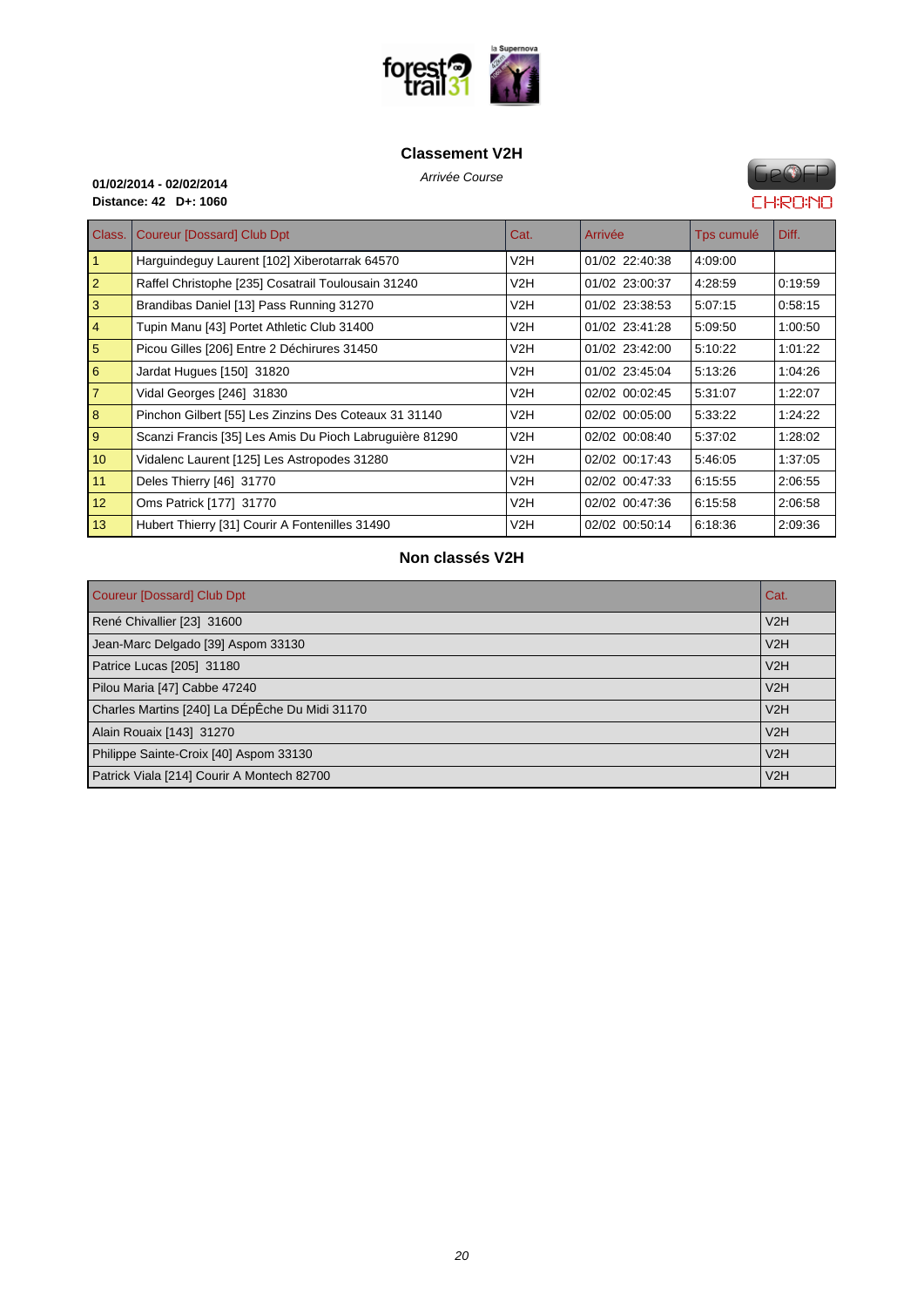

#### **[Classement V3H](http://www.foresttrail31.fr/)**

Arrivée Course **01/02/2014 - 02/02/2014 Distance: 42 D+: 1060**

**FIP®FP CHRONO** 

#### **Non classés V3H**

| Coureur [Dossard] Club Dpt                       | <b>Cat.</b>                  |
|--------------------------------------------------|------------------------------|
| Jean-Paul Casteil [132] Galopins Du Cagire 31300 | $\overline{\phantom{1}}$ V3H |